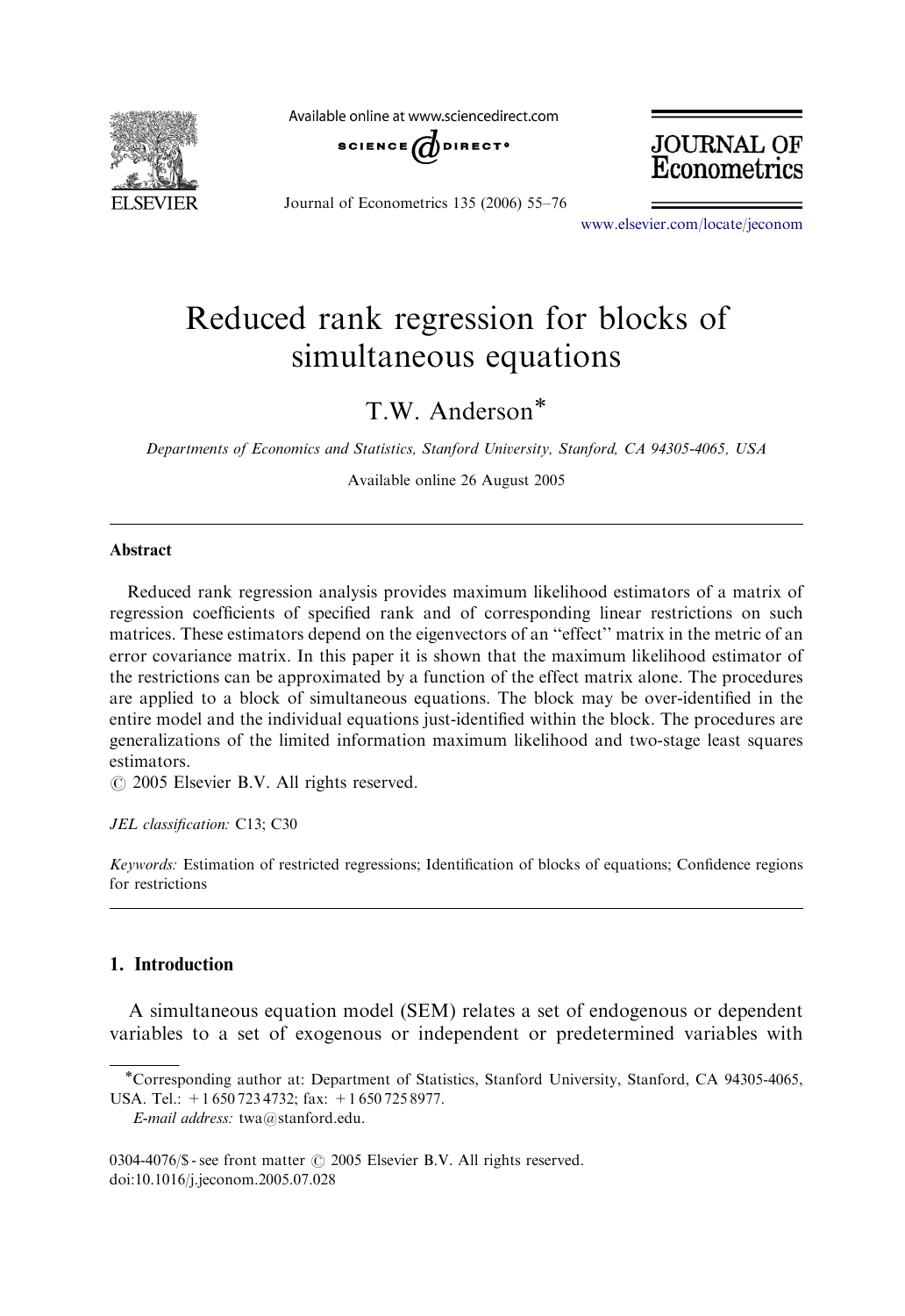unobserved random or error variables. In contrast to many statistical studies the interest in SEM's is in linear restrictions on the regression of the dependent variables on the independent variables. In order to have nontrivial linear restrictions on the regression coefficients the regression matrix has to be of reduced rank. Reduced rank regression (RRR) and linear restrictions on regression matrices are two aspects of the one consideration.

A multivariate regression model is

$$
\mathbf{Y}_{T \times p} = \mathbf{Z}_{T \times q} \prod_{q \times p} + \mathbf{V}_{T \times p},\tag{1.1}
$$

where the dependent matrix Y is  $T \times p$ , the independent matrix Z is  $T \times q$ , and the unobservable disturbance matrix  $\mathbf{V} = (\mathbf{v}_1, \dots, \mathbf{v}_T)'$  is  $T \times p$ . Let  $\mathscr{E} \mathbf{v}_t = \mathbf{0}, \mathscr{E} \mathbf{v}_t \mathbf{v}'_t = \mathbf{\Omega},$ and  $\mathscr{E}v_t v_s' = 0$ ,  $t \neq s$  [for example, [Anderson \(2003, Chapter 8\)\]](#page-21-0).

If rank  $(\Pi) = k < p, q$ , the matrix  $\Pi$  can be written

$$
\Pi = GC,\tag{1.2}
$$

where G  $(q \times k)$  and C  $(k \times p)$  are suitable matrices of rank k. Alternatively the rank condition on  $\Pi$  can be expressed as

$$
\Pi \mathbf{B} = \mathbf{0} \tag{1.3}
$$

for suitable **B**  $(p \times n)$  of rank *n*, where  $n = p - k$ .

Inference concerning  $\Pi$  of rank k and  $\Omega$  based on a sample  $(Y, Z)$  was developed by [Anderson \(1951\).](#page-21-0) In particular the maximum likelihood estimators of  $\mathbf{G}, \mathbf{C}, \mathbf{B}$  and  $\Omega$  were derived for the model of  $\mathbf{v}_1, \dots, \mathbf{v}_T$  being independently normally distributed. Later this analysis was called reduced rank regression ([Izenman, 1975](#page-21-0)).

The case of one linear restriction was treated by [Anderson and Rubin \(1949,](#page-21-0) [1950\).](#page-21-0) The present paper gives generalizations to several linear restrictions. Anderson and Rubin derived the asymptotic distribution of a maximum likelihood estimator of a linear restriction [the so-called limited information maximum likelihood (LIML) estimator] by finding the asymptotic distribution of the approximating simpler estimator [later termed the two-stage least squares (TSLS) estimator] [see [Anderson \(2005\)](#page-21-0)]. These results are generalized here to the case of several restrictions.

#### 2. Reduced rank regression

Denote a sample of T observations by  $(y_1, z_1), \ldots, (y_T, z_T)$ . Define Y =  $(\mathbf{y}_1, \dots, \mathbf{y}_T)'$  and  $\mathbf{Z} = (\mathbf{z}_1, \dots, \mathbf{z}_T)'$ . The second-order sample moments are

$$
\mathbf{M}_{yy} = \frac{1}{T} \mathbf{Y}' \mathbf{Y}, \quad \mathbf{M}_{yz} = \frac{1}{T} \mathbf{Y}' \mathbf{Z}, \quad \mathbf{M}_{zz} = \frac{1}{T} \mathbf{Z}' \mathbf{Z}.
$$
 (2.1)

Because the interest is in the relations between  $y_t$  and  $z_t$ , we treat these variables as if the means are 0. The maximum likelihood estimators of  $\Pi$  and  $\Omega$  when the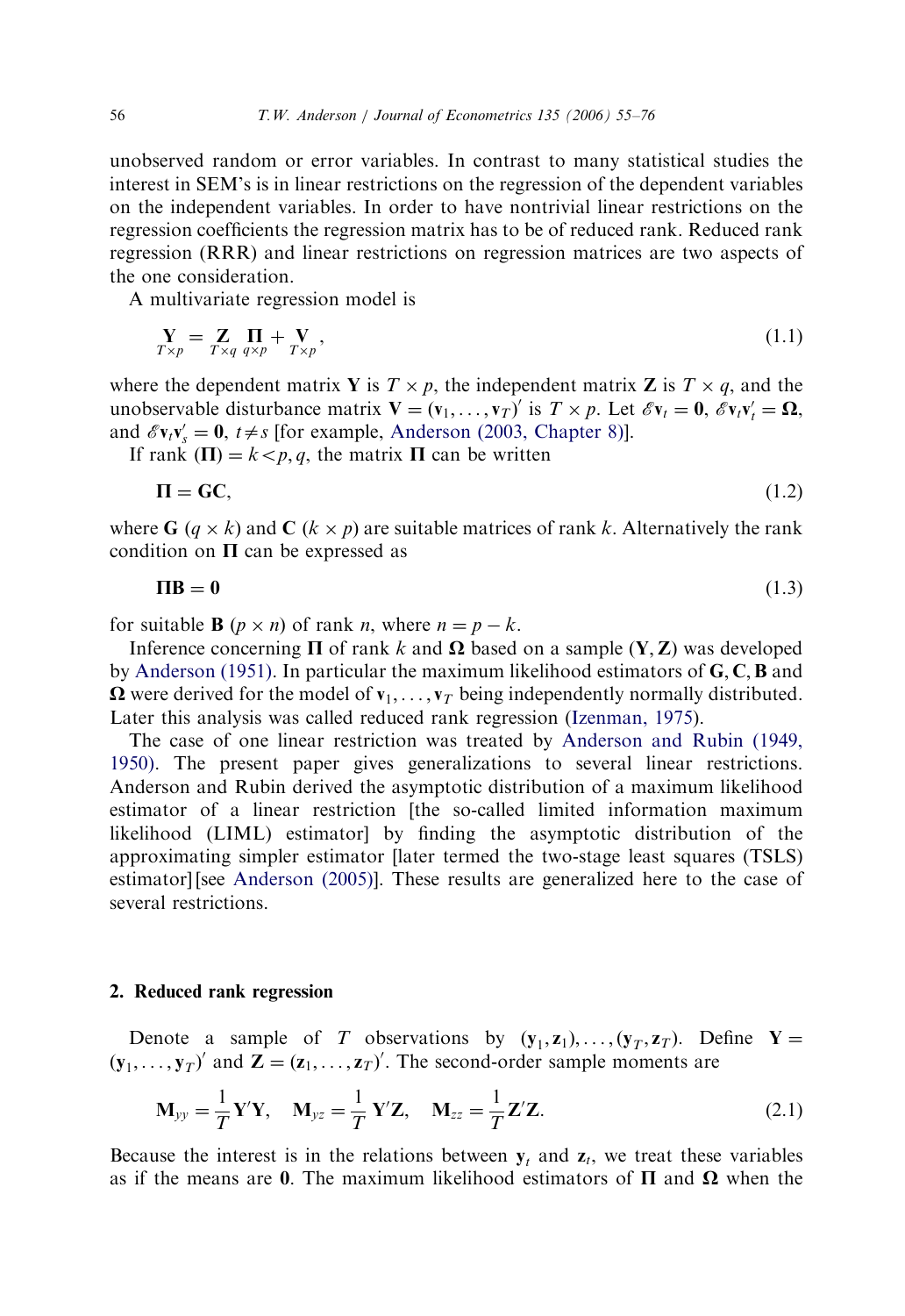rank of  $\Pi$  is unrestricted are

$$
\mathbf{P} = \mathbf{M}_{zz}^{-1} \mathbf{M}_{zy} = (\mathbf{Z}'\mathbf{Z})^{-1} \mathbf{Z}' \mathbf{Y},
$$
  
\n
$$
\mathbf{W} = \mathbf{M}_{yy} - \mathbf{P}' \mathbf{M}_{zz} \mathbf{P} = \frac{1}{T} (\mathbf{Y}'\mathbf{Y} - \mathbf{Y}'\mathbf{Z}(\mathbf{Z}'\mathbf{Z})^{-1} \mathbf{Z}' \mathbf{Y}).
$$
\n(2.2)

The maximum likelihood estimators when the rank of  $\Pi$  is restricted involves the eigenvalues and eigenvectors of  $P'M_{zz}P = \frac{1}{T}Y'Z(Z'Z)^{-1}Z'Y$  in the metric of W. Let  $\lambda_1$  >  $\cdots$  >  $\lambda_p$  be the roots of

$$
|\mathbf{P}'\mathbf{M}_{zz}\mathbf{P} - \lambda\mathbf{W}| = 0,\tag{2.3}
$$

and let  $\mathbf{b}_i$  be the solution to

$$
(\mathbf{P}'\mathbf{M}_{zz}\mathbf{P} - \lambda_i \mathbf{W})\mathbf{b} = \mathbf{0}, \quad \mathbf{b}'\mathbf{W}\mathbf{b} = 1, \quad i = 1, \dots, p. \tag{2.4}
$$

Define

$$
\mathbf{F} = (\mathbf{b}_1, \dots, \mathbf{b}_k), \quad \mathbf{B} = (\mathbf{b}_{k+1}, \dots, \mathbf{b}_p). \tag{2.5}
$$

The maximum likelihood estimator of  $\Pi$  of rank k is

$$
\widehat{\mathbf{\Pi}}_k = \widehat{\mathbf{G}} \widehat{\mathbf{C}},\tag{2.6}
$$

where  $\hat{G} = PF$  and  $\hat{C} = F'W$ . A maximum likelihood estimator of **B** is  $\hat{B}$ . Note that  $\widehat{\Pi}_k \widetilde{\mathbf{B}} = \mathbf{0}$ . An estimator of **B** equivalent to  $\widetilde{\mathbf{B}}$  is  $\widetilde{\mathbf{B}}\mathbf{O}_n$ , where  $\mathbf{O}_n$  is any orthogonal matrix of order *n*.

The matrix  $\tilde{\mathbf{B}}$  satisfies  $\sim$ 

 $\sim$ 

$$
\mathbf{P}'\mathbf{M}_{zz}\mathbf{P}\widetilde{\mathbf{B}} = \mathbf{W}\widetilde{\mathbf{B}}\Lambda_n, \tag{2.7}
$$

$$
\widetilde{\mathbf{B}}'\mathbf{W}\widetilde{\mathbf{B}} = \mathbf{I}_n,\tag{2.8}
$$

where  $\Lambda_n$  is the diagonal matrix with diagonal elements  $\lambda_{k+1}, \ldots, \lambda_n$ . The matrix  $X = \widetilde{B}O_n$  satisfies

$$
\mathbf{P}'\mathbf{M}_{zz}\mathbf{PX} = \mathbf{WX}(\mathbf{O}'_n\mathbf{\Lambda}_n\mathbf{O}_n)
$$
\n(2.9)

and (2.8) with  $\widetilde{B}$  replaced by X; the matrix  $O'_n \Lambda_n O_n$  has eigenvalues  $\lambda_{k+1}, \ldots, \lambda_p$ . The matrix  $X = BN_n$ , where  $N_n$  is any nonsingular matrix of order *n*, satisfies

$$
\mathbf{P}'\mathbf{M}_{zz}\mathbf{P}\mathbf{X} = \mathbf{W}\mathbf{X}(\mathbf{N}_n^{-1}\Lambda_n\mathbf{N}_n),\tag{2.10}
$$

but not

$$
\mathbf{X}'\mathbf{W}\mathbf{X} = \mathbf{I}_n. \tag{2.11}
$$

Note that  $N_n^{-1} \Lambda_n N_n$  has the eigenvalues  $\lambda_{k+1}, \ldots, \lambda_p$ .

Any matrix **B** of rank *n* satisfying  $\mathbf{TB} = \mathbf{0}$  can be multiplied on the right by an arbitrary nonsingular matrix of order *n* to obtain another matrix satisfying  $\Pi \mathbf{B} = \mathbf{0}$ . One way of eliminating this indeterminacy is requiring some  $n \times n$  submatrix of **B** to be an assigned matrix. Suppose the rows of **B** are ordered so that **B** =  $(\mathbf{B}'_1, \mathbf{B}'_2)'$ with **B**<sub>1</sub> square and nonsingular. Then  $BB_1^{-1} = (\mathbf{I}_n, \mathbf{B}_1^{-1} \mathbf{B}_2')'$ . Thus we can require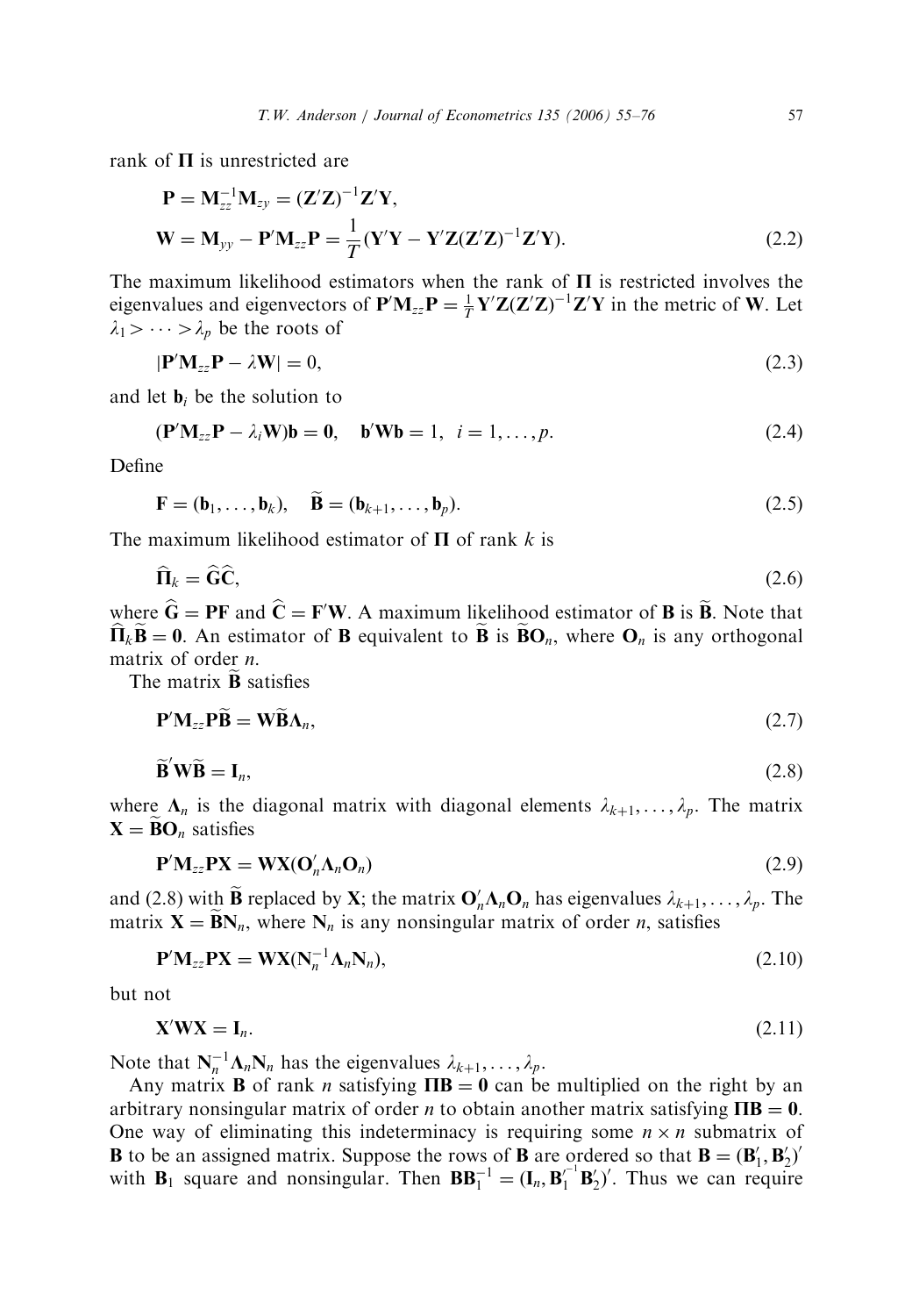B to have the form

$$
\mathbf{B} = \begin{bmatrix} \mathbf{I}_n \\ -\mathbf{A} \end{bmatrix} .
$$
 (2.12)

Correspondingly, let  $\Pi = (\Pi_1, \Pi_2)$ . Then

$$
\mathbf{0} = \mathbf{\Pi} \mathbf{B} = (\mathbf{\Pi}_1, \mathbf{\Pi}_2) \begin{pmatrix} \mathbf{I}_n \\ -\mathbf{A} \end{pmatrix} = \mathbf{\Pi}_1 - \mathbf{\Pi}_2 \mathbf{A};
$$
\n(2.13)

that is,  $\Pi_1 = \Pi_2 A$ , and

$$
\Pi = \Pi_2(A, I_k) = GC.
$$
\n(2.14)

The (unique) maximum likelihood estimator of **A** is  $\hat{\mathbf{A}} = -\tilde{\mathbf{B}}_2 \tilde{\mathbf{B}}_1^{-1}$ , where  $\widetilde{\mathbf{B}} = (\widetilde{\mathbf{B}}_1', \widetilde{\mathbf{B}}_2')'.$ 

## 3. An approximation to the maximum likelihood estimator

Now we shall find an approximation to the maximum likelihood estimator  $\widehat{A}$  that has the same asymptotic distribution. The outline of this development is similar to the use of the TSLS estimator as an approximation to the LIML estimator by [Anderson and Rubin \(1950\)](#page-21-0). See also [Anderson \(2003, Section 12.7\)](#page-21-0). Let vec  $(\mathbf{a}_1, \dots, \mathbf{a}_m) = (\mathbf{a}'_1, \dots, \mathbf{a}'_m)'$ , and let  $(\mathbf{A} \otimes \mathbf{B}) = (a_{ij} \mathbf{B})$  be the Kronecker product of A and B.

**Lemma 1.** Assume conditions on  $\{z_t\}$  and  $\{v_t\}$  such that

$$
\mathbf{M}_{zz} = \frac{1}{T} \sum_{t=1}^{T} \mathbf{z}_t \mathbf{z}_t' \to \mathbf{M}_{zz}^0 \text{ nonsingular}, \qquad (3.1)
$$

$$
\mathbf{P} \stackrel{p}{\to} \mathbf{\Pi},\tag{3.2}
$$

$$
\sqrt{T} \text{ vec}(\mathbf{P} - \mathbf{\Pi}) = \text{ vec} \mathbf{P}^* \stackrel{d}{\rightarrow} N[\mathbf{0}, \mathbf{\Omega} \otimes (\mathbf{M}_{zz}^0)^{-1}], \tag{3.3}
$$

$$
\mathbf{W} \stackrel{p}{\to} \mathbf{\Omega}.\tag{3.4}
$$

Then

$$
\sqrt{T} \sum_{i=k+1}^{p} \lambda_i \xrightarrow{p} 0. \tag{3.5}
$$

**Proof.** Since  $\mathbf{b}_i' \mathbf{W} \mathbf{b}_i = 1$ ,  $\mathbf{b}_i' \mathbf{W} \mathbf{b}_j = 0$ ,  $i \neq j$ ,  $\mathbf{b}_i' \mathbf{P}' \mathbf{M}_{zz} \mathbf{P} \mathbf{b}_i = \lambda_i$ , and  $\mathbf{b}_i' \mathbf{P}' \mathbf{M}_{zz} \mathbf{P} \mathbf{b}_j = 0$ ,  $i \neq j$ ,

$$
\sum_{i=k+1}^{p} \lambda_i = \sum_{i=k+1}^{p} \mathbf{b}'_i \mathbf{P}' \mathbf{M}_{zz} \mathbf{P} \mathbf{b}_i = \text{tr } \widetilde{\mathbf{B}}' \mathbf{P}' \mathbf{M}_{zz} \mathbf{P} \widetilde{\mathbf{B}},
$$
\n(3.6)

$$
\widetilde{\mathbf{B}}'\mathbf{W}\widetilde{\mathbf{B}} = \mathbf{I}_n. \tag{3.7}
$$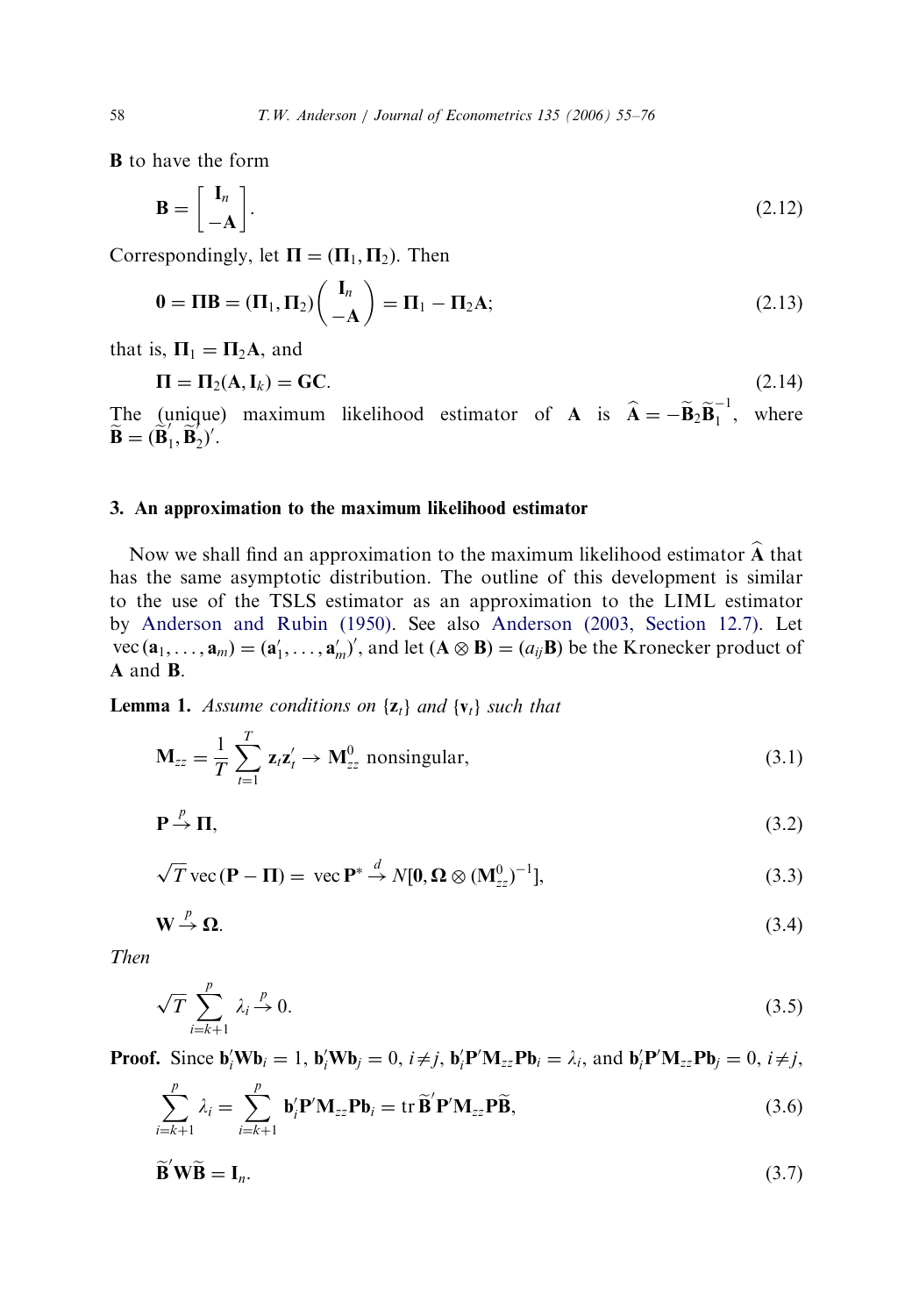For  $C$   $(p \times n)$ 

$$
\sum_{i=k+1}^{p} \lambda_i = \min_{\mathbf{C}'\mathbf{W}\mathbf{C}=\mathbf{I}_n} \text{tr } \mathbf{C}'\mathbf{P}'\mathbf{M}_{zz}\mathbf{P}\mathbf{C}.
$$
 (3.8)

This follows from the minimum–maximum properties of eigenvalues. For given  $\alpha_{i+1}, \ldots, \alpha_p$ 

$$
\min_{\substack{\mathbf{a}'_j \mathbf{x} = 0 \\ \mathbf{a}^j = i+1, \dots, p \\ \mathbf{x}'\mathbf{W}\mathbf{x} = 1}} \mathbf{x}' \mathbf{P}' \mathbf{M}_{zz} \mathbf{P} \mathbf{x} \le \lambda_i,
$$
\n(3.9)

further

$$
\min_{\substack{\mathbf{b}'_j \mathbf{W} \mathbf{x} = 0 \\ j = i+1,\dots,p \\ \mathbf{x}'\mathbf{W} \mathbf{x} = 1}} \mathbf{x}' \mathbf{P}' \mathbf{M}_{zz} \mathbf{P} \mathbf{x} = \lambda_i.
$$
\n(3.10)

Since  $\Pi$  has rank k, there is a matrix  $\mathbf{B}(p \times n)$  of rank n such that  $\Pi \mathbf{B} = 0$  and  $\mathbf{B}'\mathbf{\Omega}\mathbf{B} = \mathbf{I}_n$ . Then

$$
\sum_{i=k+1}^{p} \lambda_i \leq \text{tr } \mathbf{B}' \mathbf{P}' \mathbf{M}_{zz} \mathbf{P} \mathbf{B}
$$
\n
$$
= \text{tr } \mathbf{B}' \left( \mathbf{\Pi}' + \frac{1}{\sqrt{T}} \mathbf{P}^{*'} \right) \mathbf{M}_{zz} \left( \mathbf{\Pi} + \frac{1}{\sqrt{T}} \mathbf{P}^{*} \right) \mathbf{B}
$$
\n
$$
= \frac{\text{tr } \mathbf{B}' \mathbf{P}^{*'} \mathbf{M}_{zz} \mathbf{P}^{*} \mathbf{B}}{T}.
$$
\n(3.11)

Assumptions (3.1) and (3.3) imply that

$$
\mathbf{B}'\mathbf{P}^*'\mathbf{M}_{zz}\mathbf{P}^*\mathbf{B} \stackrel{d}{\rightarrow} W(\mathbf{B}'\Omega\mathbf{B},q),\tag{3.12}
$$

where  $W(\mathbf{B}'\Omega\mathbf{B}, q)$  denotes the Wishart distribution with covariance matrix  $\mathbf{B}'\Omega\mathbf{B}$ and q degrees of freedom. Then for **B** such that  $B' \Omega B = I_n$ ,  $B'WB \rightarrow I_p$ ,

$$
\text{tr }\mathbf{B}'\mathbf{P}^*'\mathbf{M}_{zz}\mathbf{P}^*\mathbf{B} \stackrel{d}{\rightarrow} \chi^2_{qn},\tag{3.13}
$$

and (3.5) follows.  $\Box$ 

Since  $\lambda_i \geq 0$ , (3.5) implies that  $\sqrt{T} \lambda_i \to 0$ ,  $i = k + 1, ..., p$ . Consequences of Since  $\lambda_i \ge 0$ , (3.3) implies that  $\sqrt{I} \lambda_i \rightarrow 0$ ,  $I = k + 1, ..., p$ . Consequences of Lemma 1 are that  $\lambda_i \mathbf{W} = o_p(1/\sqrt{T})$ ,  $\lambda_i \mathbf{W} \mathbf{b}_i = o_p(1/\sqrt{T})$ , and  $\mathbf{P}' \mathbf{M}_{zz} \mathbf{P} \mathbf{b}_i = o_p(1/\sqrt{T})$ ,  $i = k + 1, \ldots, p$ . The last can be summarized as

$$
\mathbf{P}'\mathbf{M}_{zz}\mathbf{P}\widetilde{\mathbf{B}} = o_p(1/\sqrt{T}).
$$
\n(3.14)

This fact suggests that  $\tilde{B}$  can be approximated by a solution to

$$
\left(\mathbf{P}'\mathbf{M}_{zz}\mathbf{P}\right)_n\mathbf{B} = \mathbf{0},\tag{3.15}
$$

where  $\left(\quad\right)_n$  denotes  $\left(\quad\right)$  with the first *n* rows deleted. The  $k \times p$  matrix  $\left(\mathbf{P}'\mathbf{M}_{zz}\mathbf{P}\right)_n$ . could be replaced by a  $k \times p$  matrix consisting of any k rows of  $\mathbf{P}'\mathbf{M}_{zz}\mathbf{P}$ .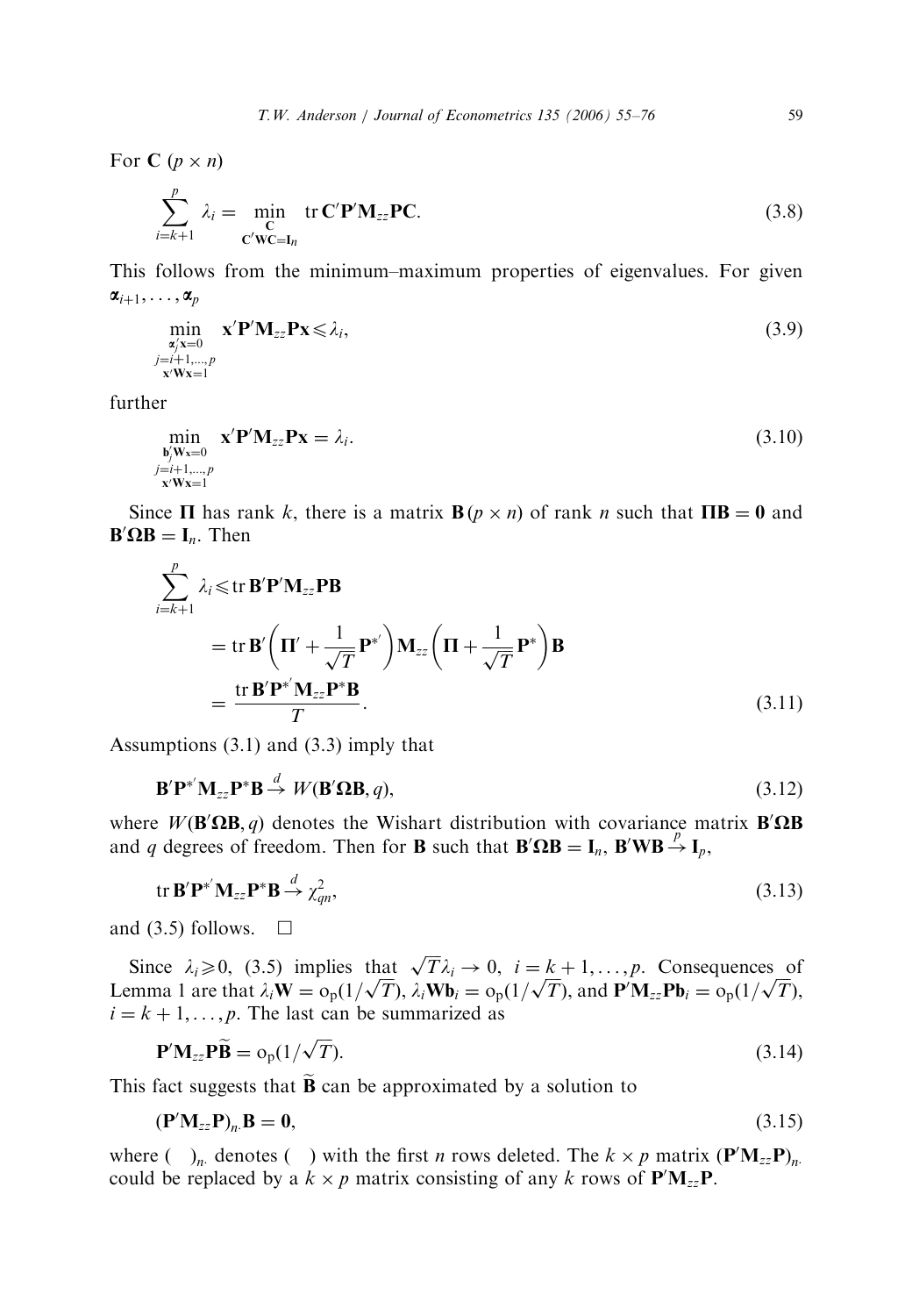Let  $P = (P_1, P_2)$  where  $P_1$  has *n* columns and  $P_2$  has *k* columns. Then (3.15) is

$$
\mathbf{0} = \mathbf{P}'_2 \mathbf{M}_{zz}(\mathbf{P}_1, \mathbf{P}_2) \begin{bmatrix} \mathbf{I}_n \\ -\mathbf{A} \end{bmatrix} = \mathbf{P}'_2 \mathbf{M}_{zz} \mathbf{P}_1 - \mathbf{P}'_2 \mathbf{M}_{zz} \mathbf{P}_2 \mathbf{A}.
$$
 (3.16)

The solution for A is

$$
\widehat{\mathbf{A}}^{\text{TS}} = (\mathbf{P}_2' \mathbf{M}_{zz} \mathbf{P}_2)^{-1} \mathbf{P}_2' \mathbf{M}_{zz} \mathbf{P}_1 = [\mathbf{Y}_2' \mathbf{Z} (\mathbf{Z}' \mathbf{Z})^{-1} \mathbf{Z}' \mathbf{Y}_2]^{-1} \mathbf{Y}_2' \mathbf{Z} (\mathbf{Z}' \mathbf{Z})^{-1} \mathbf{Z}' \mathbf{Y}_1, \quad (3.17)
$$

where  $Y = (Y_1, Y_2)$ . This is the TSLS estimator of A. (The superscript TS denotes "two-stage.")

Theorem 1. Under the conditions of Lemma 1

$$
\sqrt{T}\,\mathrm{vec}\,(\widehat{\mathbf{A}}^{\mathrm{TS}}-\mathbf{A}) \stackrel{d}{\rightarrow} N[\mathbf{0},\boldsymbol{\Sigma}_{nn}\otimes(\mathbf{\Pi}_{2}\mathbf{M}_{zz}^{0}\mathbf{\Pi}_{2}')^{-1}],\tag{3.18}
$$

where

$$
\Sigma_{nn} = \mathbf{B}' \mathbf{\Omega} \mathbf{B}.\tag{3.19}
$$

Proof.

$$
\hat{\mathbf{A}}^{TS} - \mathbf{A} = (\mathbf{P}'_2 \mathbf{M}_{zz} \mathbf{P}_2)^{-1} (\mathbf{P}'_2 \mathbf{M}_{zz} \mathbf{P}_1 - \mathbf{P}'_2 \mathbf{M}_{zz} \mathbf{P}_2 \mathbf{A}) \n= (\mathbf{P}'_2 \mathbf{M}_{zz} \mathbf{P}_2)^{-1} \mathbf{P}'_2 \mathbf{M}_{zz} \mathbf{P} \mathbf{B} \n= (\mathbf{P}'_2 \mathbf{M}_{zz} \mathbf{P}_2)^{-1} \mathbf{P}'_2 \mathbf{M}_{zy} \mathbf{B} \n= (\mathbf{P}'_2 \mathbf{M}_{zz} \mathbf{P}_2)^{-1} \mathbf{P}'_2 \frac{1}{T} \sum_{t=1}^{T} \mathbf{z}_t \mathbf{u}'_t,
$$
\n(3.20)

where  $\mathbf{u}_t = \mathbf{B}' \mathbf{v}_t$  with  $\mathscr{E} \mathbf{u}_t = \mathbf{0}$  and  $\mathscr{E} \mathbf{u}_t \mathbf{u}'_t = \mathbf{B}' \mathbf{\Omega} \mathbf{B} = \mathbf{\Sigma}_{nn}$ .  $\Box$ 

Corollary 1. Under the conditions of Lemma 1

$$
\sqrt{T}\,\mathrm{vec}\,(\widehat{\mathbf{A}}-\mathbf{A}) \stackrel{d}{\rightarrow} N[\mathbf{0}, \Sigma_{nn} \otimes (\mathbf{\Pi}'_2 \mathbf{M}_{zz}^0 \mathbf{\Pi}_2)^{-1}].\tag{3.21}
$$

**Proof.** From (3.14) and  $\hat{\mathbf{B}} = (\mathbf{I}_n, -\hat{\mathbf{A}}')'$  we find

$$
o_p\left(\frac{1}{\sqrt{T}}\right) = P'_2 M_{zz} (P_1 - P_2 \widehat{A})
$$
  
=  $P'_2 M_{zz} [P_1 - P_2 A - P_2 (\widehat{A} - A)]$   
=  $P'_2 M_{zz} P_2 (\widehat{A}^T - A) - P'_2 M_{zz} P_2 (\widehat{A} - A)$  (3.22)

by the first line of (3.20). Then the corollary follows from Theorem 1.  $\Box$ 

Since  $P \stackrel{p}{\rightarrow} \Pi$  and  $\Pi$  has rank k, the components of  $y_t$  can be numbered so that  $\Pi_2$ has rank k. Hence, the probability that  $P'_2M_{zz}P_2$  is nonsingular approaches 1.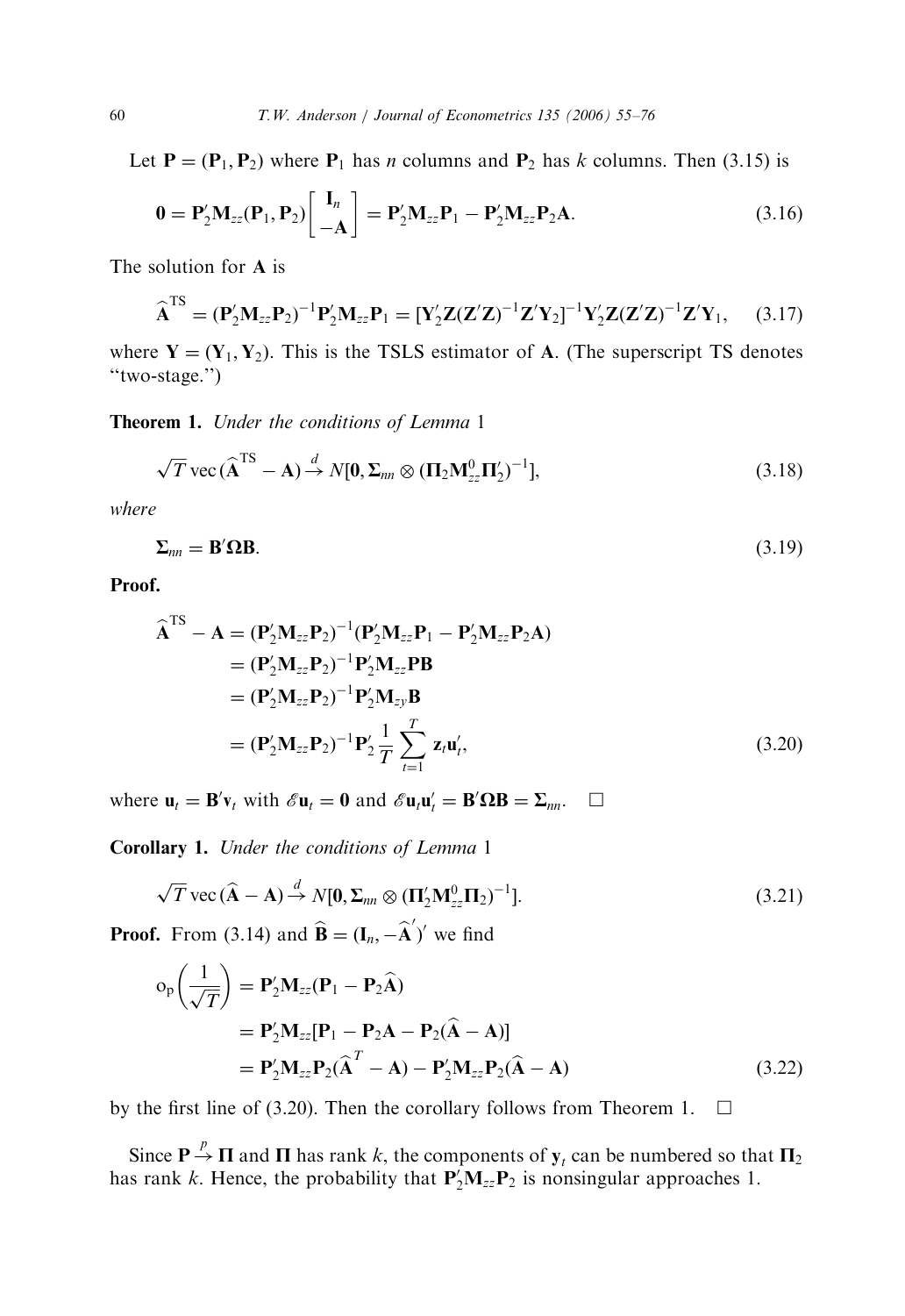## 4. Inference in simultaneous equations models

A linear simultaneous equations model can be written in the form

$$
YB = Z\Gamma + U,\tag{4.1}
$$

where Y is  $T \times G$ , Z is  $T \times K$ ,  $U = T \times G$ ,  $B(G \times G)$  is nonsingular, and  $\Gamma$  is  $K \times G$ . The *reduced form* of this SEM is  $Y = Z\Pi + V$ , where  $\Pi = \Gamma B^{-1}$  and  $V = U B^{-1}$ . In order to determine **B** and  $\Gamma$  uniquely from the equation  $\Gamma = \Pi B$  and knowledge of  $\Pi$  (which is in principle observable) conditions on  $(\mathbf{B}', \mathbf{\Gamma}')'$  are imposed. For this purpose at least  $G - 1$  elements in each column of  $(\mathbf{B}', \mathbf{\Gamma}')'$  are specified as 0 and one nonzero element in each column is specified (for example, as 1). Then the SEM is *identified*. [Here the notation **B** is conventional Cowles Commission for SEM's; see [Koopmans \(1950\)](#page-21-0).] The specification of 0's implies that if another matrix  $(B^{+}, \Gamma^{+})'$  with the same specification of 0's is related to  $(B, \Gamma)$  by

$$
\begin{bmatrix} \mathbf{B}^+ \\ \Gamma^+ \end{bmatrix} = \begin{bmatrix} \mathbf{B} \\ \Gamma \end{bmatrix} \mathbf{H},\tag{4.2}
$$

where  $H$  is nonsingular of order G, then  $H$  is diagonal. Note that the multiplication of (4.2) corresponds to multiplication of (4.1) on the right by  $H$ . If the normalization of the *j*th component equation of (4.1) is that  $\beta_{ij} = 1$ , then the specification of 0's and 1's implies  $H = I_G$ .

Suppose that the component equations of  $(4.1)$  and the columns of Y and Z are numbered so that  $(\mathbf{B}', \mathbf{\Gamma}')'$  can be partitioned into  $G_I$ ,  $G_E$ ,  $K_i$ , and  $K_e$  rows and n and k columns as

$$
\begin{bmatrix} \mathbf{B} \\ \boldsymbol{\Gamma} \end{bmatrix} = \begin{bmatrix} \mathbf{B}_{\mathrm{I}} & \overline{\mathbf{B}}_{\mathrm{I}} \\ \mathbf{0} & \overline{\mathbf{B}}_{\mathrm{E}} \\ \mathbf{0} & \overline{\mathbf{\Gamma}}_{\mathrm{e}} \end{bmatrix} .
$$
(4.3)

I and i denote the  $G<sub>I</sub>$  and  $K<sub>i</sub>$  variables *included* in the first *n* equations, and E and e indicate the  $G_E$  and  $K_e$  variables in the model that are *excluded* from the *n* equations. Here  $n \le G_I$ , and  $B_I$  has rank n. (Otherwise **B** could not be nonsingular.) The block of the first *n* equations [first *n* columns of  $(\mathbf{B}', \mathbf{\Gamma}')'$ ] is identified if and only if  $G_E + K_e \ge k = \overline{G} - n$  and rank  $(\overline{B}'_E, \overline{\Gamma}'_e) = k$ . The block is *over-identified* if  $G_{\rm E} + K_{\rm e} > k$ . Let

$$
\mathbf{H} = \begin{bmatrix} \mathbf{H}_{nn} & \mathbf{H}_{nk} \\ \mathbf{H}_{kn} & \mathbf{H}_{kk} \end{bmatrix} .
$$
 (4.4)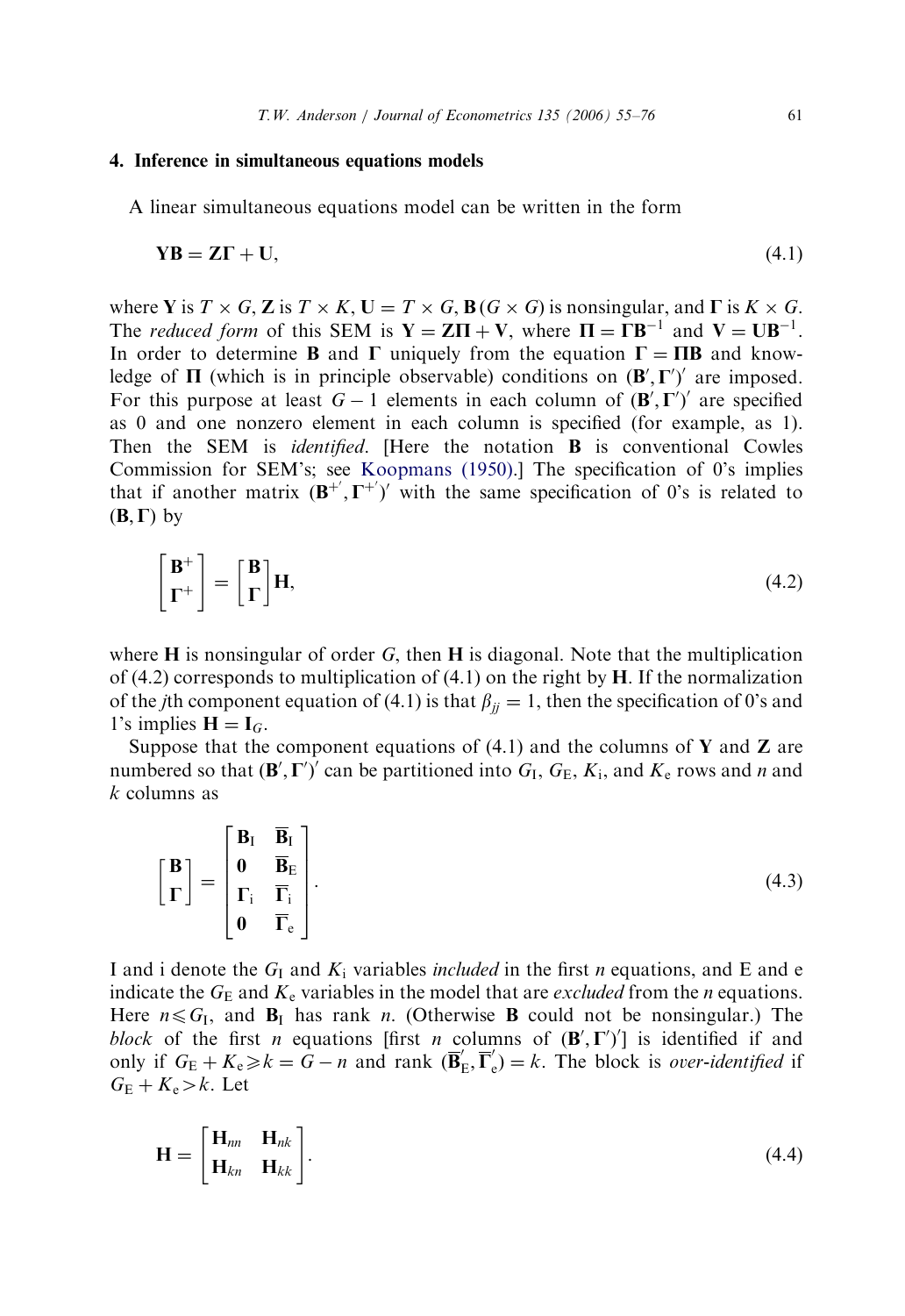If  $(\mathbf{B}^{+}, \Gamma^{+})'$  has the form of (4.3), then

$$
\begin{bmatrix} \mathbf{B}_{\mathrm{I}}^{+} \\ \mathbf{0} \\ \mathbf{\Gamma}_{\mathrm{i}}^{+} \\ \mathbf{0} \end{bmatrix} = \begin{bmatrix} \mathbf{B}_{\mathrm{I}} & \overline{\mathbf{B}}_{\mathrm{I}} \\ \mathbf{0} & \overline{\mathbf{B}}_{\mathrm{E}} \\ \mathbf{\Gamma}_{\mathrm{i}} & \overline{\mathbf{\Gamma}}_{\mathrm{i}} \\ \mathbf{0} & \overline{\mathbf{\Gamma}}_{\mathrm{e}} \end{bmatrix} \begin{bmatrix} \mathbf{H}_{nn} \\ \mathbf{H}_{kn} \end{bmatrix} = \begin{bmatrix} \mathbf{B}_{\mathrm{I}} \mathbf{H}_{nn} + \overline{\mathbf{B}}_{\mathrm{I}} \mathbf{H}_{kn} \\ \overline{\mathbf{B}}_{\mathrm{E}} \mathbf{H}_{kn} \\ \mathbf{\Gamma}_{\mathrm{i}} \mathbf{H}_{nn} + \overline{\mathbf{\Gamma}}_{\mathrm{i}} \mathbf{H}_{kn} \end{bmatrix};
$$
(4.5)

in particular

$$
\begin{bmatrix} \mathbf{0} \\ \mathbf{0} \end{bmatrix} = \begin{bmatrix} \overline{\mathbf{B}}_{\mathrm{E}} \\ \overline{\mathbf{\Gamma}}_{\mathrm{e}} \end{bmatrix} \mathbf{H}_{kn},\tag{4.6}
$$

which implies  $H_{kn} = 0$ . Then

$$
\begin{bmatrix} \mathbf{B}_{\mathrm{I}}^{+} \\ \mathbf{\Gamma}_{\mathrm{i}}^{+} \end{bmatrix} = \begin{bmatrix} \mathbf{B}_{\mathrm{I}} \\ \mathbf{\Gamma}_{\mathrm{i}} \end{bmatrix} \mathbf{H}_{nn}.
$$
\n(4.7)

Since  $(\mathbf{B}', \Gamma')$  is identified,  $\mathbf{H}_{nn}$  is diagonal.

Let  $\Pi$  ( $K \times G$ ) be partitioned into  $K_i$  and  $K_e$  rows and  $G_I$  and  $G_E$  columns as

$$
\Pi = \begin{bmatrix} \Pi_{\text{if}} & \Pi_{\text{iE}} \\ \Pi_{\text{eI}} & \Pi_{\text{eE}} \end{bmatrix} . \tag{4.8}
$$

Then  $\Pi$ **B** =  $\Gamma$  is

$$
\begin{bmatrix} \Pi_{iI} & \Pi_{iE} \\ \Pi_{eI} & \Pi_{eE} \end{bmatrix} \begin{bmatrix} \mathbf{B}_{I} & \overline{\mathbf{B}}_{I} \\ \mathbf{0} & \overline{\mathbf{B}}_{E} \end{bmatrix} = \begin{bmatrix} \Pi_{iI}\mathbf{B}_{I} & \Pi_{iI}\overline{\mathbf{B}}_{I} + \Pi_{iE}\overline{\mathbf{B}}_{E} \\ \Pi_{eI}\mathbf{B}_{I} & \Pi_{eI}\overline{\mathbf{B}}_{I} + \Pi_{eE}\overline{\mathbf{B}}_{E} \end{bmatrix} = \begin{bmatrix} \Gamma_{i} & \overline{\Gamma}_{i} \\ \mathbf{0} & \overline{\Gamma}_{e} \end{bmatrix}.
$$
 (4.9)

The lower left-hand submatrix in (4.9) is

$$
\Pi_{\rm el} \mathbf{B}_{\rm I} = \mathbf{0}.\tag{4.10}
$$

If  $\Pi$  is known and rank  $\Pi_{el} = G_I - n = k$ , then (4.10) can be solved for a matrix  $B_I$ of rank *n*. Then  $\Gamma$  is determined from the upper left-hand submatrix in (4.9), that is,  $\Pi_{iI}B_{I}=\Gamma_{i}.$ 

This equation (4.10) is of the form of (1.3) with **B** replaced by  $\mathbf{B}_{\text{I}}$  and  $\Pi$  by  $\Pi_{el}$ . Any solution of (4.10) can be multiplied on the right by a nonsingular matrix  $H_{nn}$   $(n \times n)$  to give another  $B_I^+$  satisfying (4.10) and another  $\Gamma_i^+ = \Pi_{iI}B_I^+$ . To eliminate this indeterminateness  $n - 1$  0's must be specified in each column of  $(\mathbf{B}'_1, \Gamma'_1)'$ ; the submatrix of  $(\mathbf{B}'_1, \Gamma'_1)'$  obtained by deleting this column and the rows with specified 0's must have rank  $n-1$ . Then  $H_{nn}$  must be diagonal. We say that each row of  $(\mathbf{B}'_I, \mathbf{\Gamma}'_i)$  is just-identified within the block  $(\mathbf{B}'_I, \mathbf{\Gamma}'_i)$ .

We now show how the inference in Section 3 can be used for LIML and TSLS estimation of  $(B_I, \Gamma_i)$ . The block of equations is

$$
\mathbf{Y}_1 \mathbf{B}_1 = \mathbf{Z}_i \Gamma_i + \mathbf{U}_1,\tag{4.11}
$$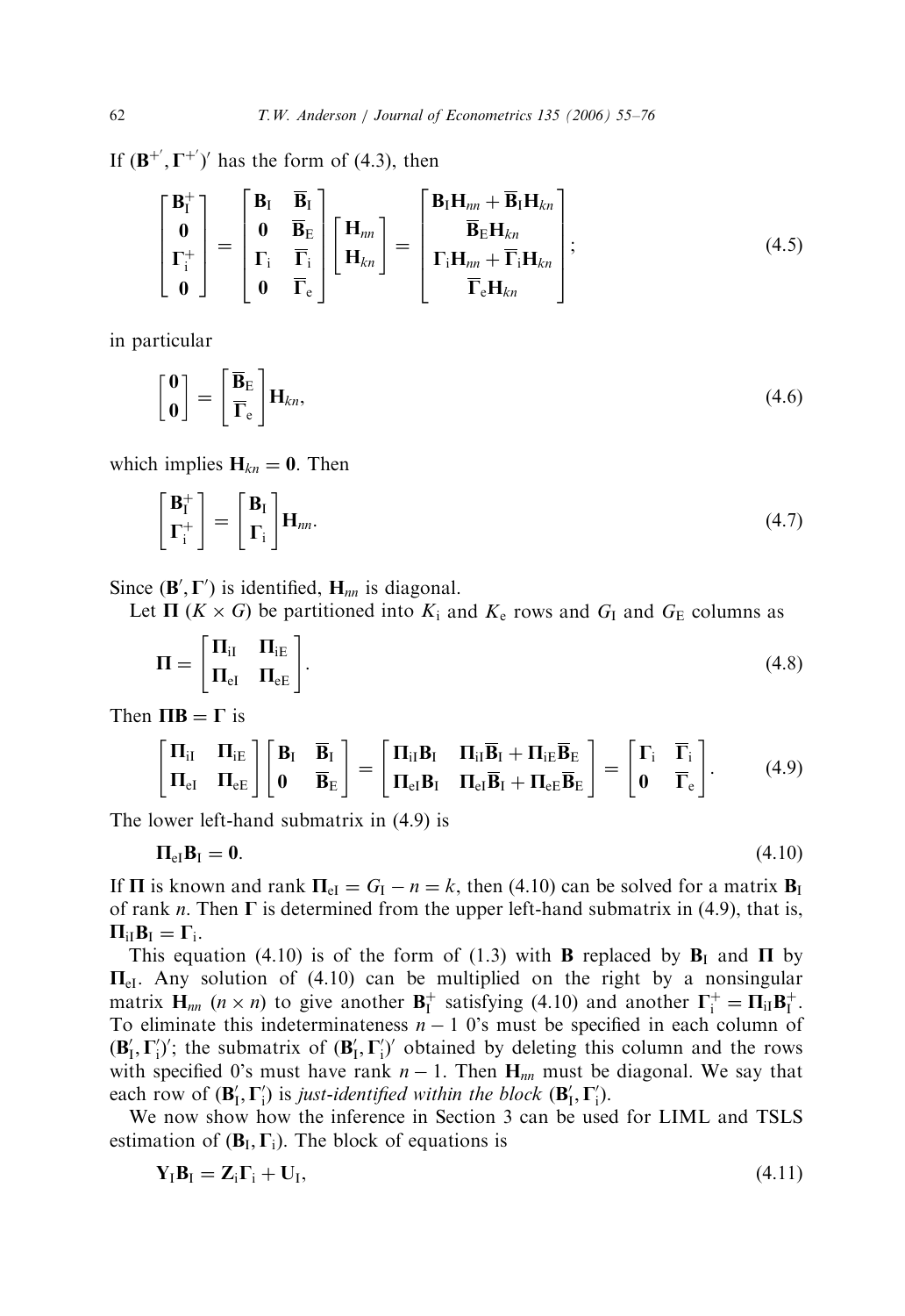where  $Y = (Y_I, Y_F), Z = (Z_i, Z_e)$ , and  $U = (U_I, U_F)$ . The relevant part of the reduced form is

$$
\mathbf{Y}_{\mathrm{I}} = \mathbf{Z}_{\mathrm{i}} \mathbf{\Pi}_{\mathrm{i}\mathrm{I}} + \mathbf{Z}_{\mathrm{e}} \mathbf{\Pi}_{\mathrm{e}\mathrm{I}} + \mathbf{V}_{\mathrm{I}},\tag{4.12}
$$

where  $V_I = (v_{I1}, \dots, v_{IT})'$  is  $T \times p$  with  $\mathscr{E}v_{It}v'_{It} = \Omega_{II}$ . The predetermined variables Z will be assumed exogenous and nonstochastic. The second-order sample moments of Y are partitioned as

$$
\mathbf{M}_{yy} = \begin{bmatrix} \mathbf{M}_{II} & \mathbf{M}_{IE} \\ \mathbf{M}_{EI} & \mathbf{M}_{EE} \end{bmatrix} = \frac{1}{T} \sum_{t=1}^{T} \begin{bmatrix} \mathbf{y}_{It} \mathbf{y}_{It}^{\prime} & \mathbf{y}_{It} \mathbf{y}_{Et}^{\prime} \\ \mathbf{y}_{Et} \mathbf{y}_{It}^{\prime} & \mathbf{y}_{Et} \mathbf{y}_{Et}^{\prime} \end{bmatrix} = \frac{1}{T} \begin{bmatrix} \mathbf{Y}_{I}^{\prime} \\ \mathbf{Y}_{E}^{\prime} \end{bmatrix} [\mathbf{Y}_{I}, \mathbf{Y}_{E}].
$$
 (4.13)

The matrices  $M_{yz}$  and  $M_{zz}$  are partitioned similarly. It is convenient to transform the predetermined variables so that the (block) excluded variables are uncorrelated with the (block) included variables. Let

$$
\mathbf{Z}_{\perp} = \mathbf{Z}_{e} - \mathbf{Z}_{i} (\mathbf{Z}_{i}^{\prime} \mathbf{Z}_{i})^{-1} \mathbf{Z}_{i}^{\prime} \mathbf{Z}_{e}
$$
\n(4.14)

(the residuals from the regression of the  $z_{\rm et}$ 's on the  $z_{\rm it}$ 's). Then the  $z_{\rm it}$ 's are uncorrelated with the  $z_{it}$ 's:

$$
\mathbf{M}_{\perp i} = \frac{1}{T} \mathbf{Z}_{\perp}^{\prime} \mathbf{Z}_{i} = \mathbf{0}, \quad \mathbf{M}_{\perp \perp} = \frac{1}{T} \mathbf{Z}_{\perp}^{\prime} \mathbf{Z}_{\perp} = \mathbf{M}_{ee} - \mathbf{M}_{ei} \mathbf{M}_{ii}^{-1} \mathbf{M}_{ie}.
$$
 (4.15)

The reduced form (4.12) is written as

$$
\mathbf{Y}_{\mathrm{I}} = \mathbf{Z}_{\mathrm{i}} \mathbf{\Pi}_{\mathrm{i}\mathrm{I}} + [\mathbf{Z}_{\perp} + \mathbf{Z}_{\mathrm{i}} (\mathbf{Z}_{\mathrm{i}}' \mathbf{Z}_{\mathrm{i}})^{-1} \mathbf{Z}_{\mathrm{i}}' \mathbf{Z}_{\mathrm{e}}] \mathbf{\Pi}_{\mathrm{e}\mathrm{I}} + \mathbf{V}_{\mathrm{I}} \n= \mathbf{Z}_{\mathrm{i}} [\mathbf{\Pi}_{\mathrm{i}\mathrm{I}} + (\mathbf{Z}_{\mathrm{i}}' \mathbf{Z}_{\mathrm{i}})^{-1} \mathbf{Z}_{\mathrm{i}}' \mathbf{Z}_{\mathrm{e}} \mathbf{\Pi}_{\mathrm{e}\mathrm{i}}] + \mathbf{Z}_{\perp} \mathbf{\Pi}_{\mathrm{e}\mathrm{I}} + \mathbf{V}_{\mathrm{I}} \n= \mathbf{Z}_{\mathrm{i}} \overline{\mathbf{\Pi}}_{\mathrm{i}\mathrm{I}} + \mathbf{Z}_{\perp} \mathbf{\Pi}_{\mathrm{e}\mathrm{I}} + \mathbf{V}_{\mathrm{I}},
$$
\n(4.16)

where  $\overline{\mathbf{H}}_{iI} = \mathbf{\Pi}_{iI} + \mathbf{M}_{ii}^{-1} \mathbf{M}_{ie} \mathbf{\Pi}_{eI}$ . (Note that  $\overline{\mathbf{H}}_{iI} \mathbf{B}_{I} = \mathbf{\Gamma}_{i}$  because of (4.10).) The regression of  $y_{It}$  on  $(\mathbf{z}_{i,t}^{\prime}, \mathbf{z}_{\perp t}^{\prime})^{\prime}$  gives the sample regression coefficients

$$
\begin{bmatrix} \overline{\mathbf{P}}_{iI} \\ \mathbf{P}_{eI} \end{bmatrix} = \begin{bmatrix} \mathbf{M}_{ii}^{-1} \mathbf{M}_{iI} \\ \mathbf{M}_{\perp\perp}^{-1} \mathbf{M}_{\perp I} \end{bmatrix} = \begin{bmatrix} (\mathbf{Z}_{i}'\mathbf{Z}_{i})^{-1} \mathbf{Z}_{i}' \mathbf{Y}_{I} \\ (\mathbf{Z}_{\perp}'\mathbf{Z}_{\perp})^{-1} \mathbf{Z}_{\perp}' \mathbf{Y}_{I} \end{bmatrix},
$$
\n(4.17)

where  $M_{\perp I} = (1/T) \mathbb{Z}'_{\perp} Y_I$ . An estimator of  $\mathscr{E}v_{It} v'_{It} = \mathbf{\Omega}_{II}$  is

$$
\mathbf{W}_{\text{II}} = \mathbf{M}_{\text{II}} - \overline{\mathbf{P}}_{\text{II}}' \mathbf{M}_{\text{ii}} \overline{\mathbf{P}}_{\text{II}} - \mathbf{P}_{\text{eI}}' \mathbf{M}_{\perp\perp} \mathbf{P}_{\text{eI}}.
$$
\n(4.18)

Let  $\lambda_1 > \cdots > \lambda_{G}$  be the roots of

$$
|\mathbf{P}_{\rm eI}^\prime \mathbf{M}_{\perp\perp} \mathbf{P}_{\rm eI} - \lambda \mathbf{W}_{\rm II}| = 0, \tag{4.19}
$$

and let  $\mathbf{b}_i$  be a solution of

$$
(\mathbf{P}_{\mathrm{el}}^{\prime}\mathbf{M}_{\perp\perp}\mathbf{P}_{\mathrm{el}}-\lambda_j\mathbf{W}_{\mathrm{II}})\mathbf{b}=\mathbf{0},\quad \mathbf{b}^{\prime}\mathbf{W}_{\mathrm{II}}\mathbf{b}=1,\ j=1,\ldots,G_{\mathrm{I}}.\tag{4.20}
$$

Then

$$
\mathbf{B}_{\mathrm{I}} = (\mathbf{b}_{k+1}, \dots, \mathbf{b}_{G_{\mathrm{I}}}) \tag{4.21}
$$

and  $\overline{P}_{iI}\tilde{B}_{I} = \tilde{\Gamma}_{i}$  form a maximum likelihood estimator of  $B_{I}$  and  $\Gamma_{i}$ . However, a maximum likelihood estimator of  $(B_I, \Gamma_i)$  satisfying the 0 conditions is desired.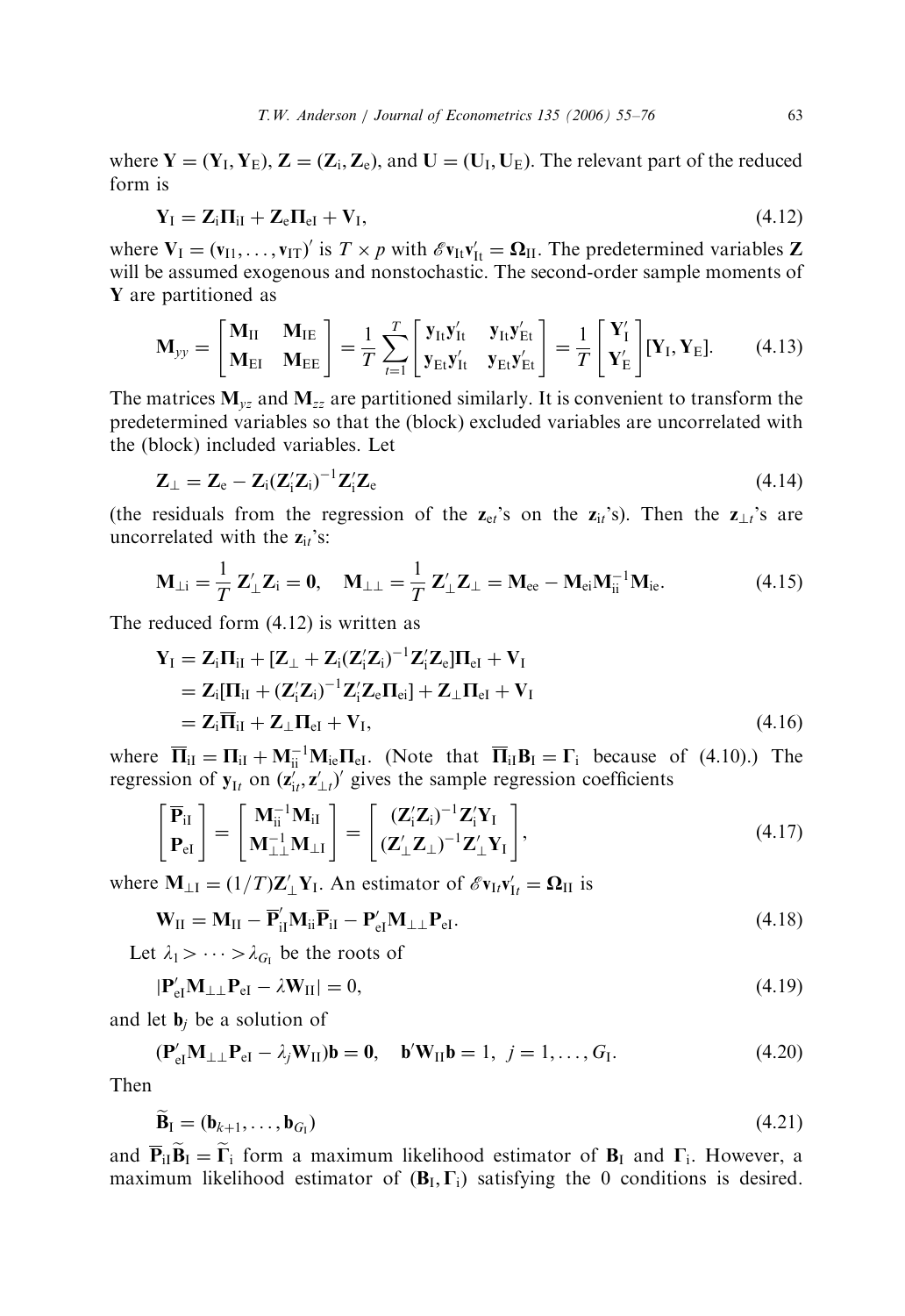Suppose the 0 conditions on the *j*th column are  $\beta_{\ell j} = 0$  and  $\gamma_{m j} = 0$  for  $n - 1$  values of  $\ell$  and m, and suppose that the normalization of the *i*th column is  $\beta_{Li} = 1$  for some L. Then transform  $\widetilde{B}_I$  and  $\widetilde{\Gamma}_i$  by H the *j*th column of which is determined by

$$
\sum_{g=1}^{n} \widetilde{b}_{Lg} h_{gj} = 1, \quad \sum_{g=1}^{n} \widetilde{b}_{\ell g} h_{gj} = 0, \quad \sum_{f=1}^{n} \widetilde{\gamma}_{mf} h_{fj} = 0 \tag{4.22}
$$

for the appropriate  $\ell$  and m.

The block TSLS estimator of  $(B_I, \Gamma_i)$  is based on initially estimating  $B_I$  in the form (2.12). Let  $P_{eI}$  be partitioned into *n* and *k* columns ( $P_{e1}$ ,  $P_{e2}$ ). Then

$$
\widetilde{\mathbf{A}}^{\text{TS}} = (\mathbf{P}_{e2}^{\prime} \mathbf{M}_{\perp \perp} \mathbf{P}_{e2})^{-1} \mathbf{P}_{e2}^{\prime} \mathbf{M}_{\perp \perp} \mathbf{P}_{e1} \tag{4.23}
$$

is the TSLS estimator of A;

$$
\begin{bmatrix} \mathbf{I}_n \\ -\widetilde{\mathbf{A}}^{\mathrm{TS}} \end{bmatrix} \tag{4.24}
$$

is a TSLS estimator of  $B_I$ ; and  $P_{iI}(I_n, -\widetilde{A}^{TS'})' = \widetilde{\Gamma}_i^{TS}$  is a TSLS estimator of  $\Gamma_i$ . A block TSLS estimator of  $(B_I, \Gamma_i)$  satisfying the identification conditions is obtained from (4.22).

The asymptotic distribution of  $\hat{A}^{TS}$  follows from Theorem 1.

Theorem 2. Under the conditions of Lemma 1

$$
\sqrt{T} \text{ vec} \left( \widehat{\mathbf{A}}^{\text{TS}} - \mathbf{A} \right) \stackrel{d}{\rightarrow} N[\mathbf{0}, \Sigma_{nn} \otimes (\mathbf{\Pi}_{e2}' \mathbf{M}_{\perp\perp}^0 \mathbf{\Pi}_{e2})^{-1}], \tag{4.25}
$$

where  $\Sigma_{nn} = \mathbf{B}_{\mathrm{I}}^{\prime} \mathbf{\Omega}_{\mathrm{II}} \mathbf{B}_{\mathrm{I}}$ .

**Corollary 2.** Under the conditions of Lemma  $1 \sqrt{T}$  vec  $(\widehat{A} - A) \stackrel{d}{\rightarrow} N[0, \Sigma_{nn} \otimes$  $(\mathbf{\Pi}_{\mathrm{e}2}'\mathbf{M}_{\perp\perp}^{00}\mathbf{\Pi}_{\mathrm{e}2})^{-1}$ ].

The LIML estimator of A has the same asymptotic distribution as the TSLS estimator.

Table of Notation

| Section <sub>2</sub>                   | Section4                                                             |
|----------------------------------------|----------------------------------------------------------------------|
| $\Pi$ $(q \times p)$<br>rank $\Pi = k$ | $\Pi_{\rm eI}$ $(K_{\rm e} \times G_{\rm I})$<br>rank $\Pi_{el} = k$ |
| <b>B</b> $(p \times n)$                | $\mathbf{B}_{\mathrm{I}}$ $(G_{\mathrm{I}} \times n)$                |
| rank $\mathbf{B} = n = p - k$          | rank $\mathbf{B}_{I} = n = G_{I} - k$                                |
| $\Pi B = 0$                            | $\Pi_{\rm eff}$ <b>B</b> <sub>I</sub> = 0                            |

The use of maximum likelihood for reduced rank regression in estimating coefficients in SEM's was suggested by [Anderson \(1951\),](#page-21-0) and confidence regions for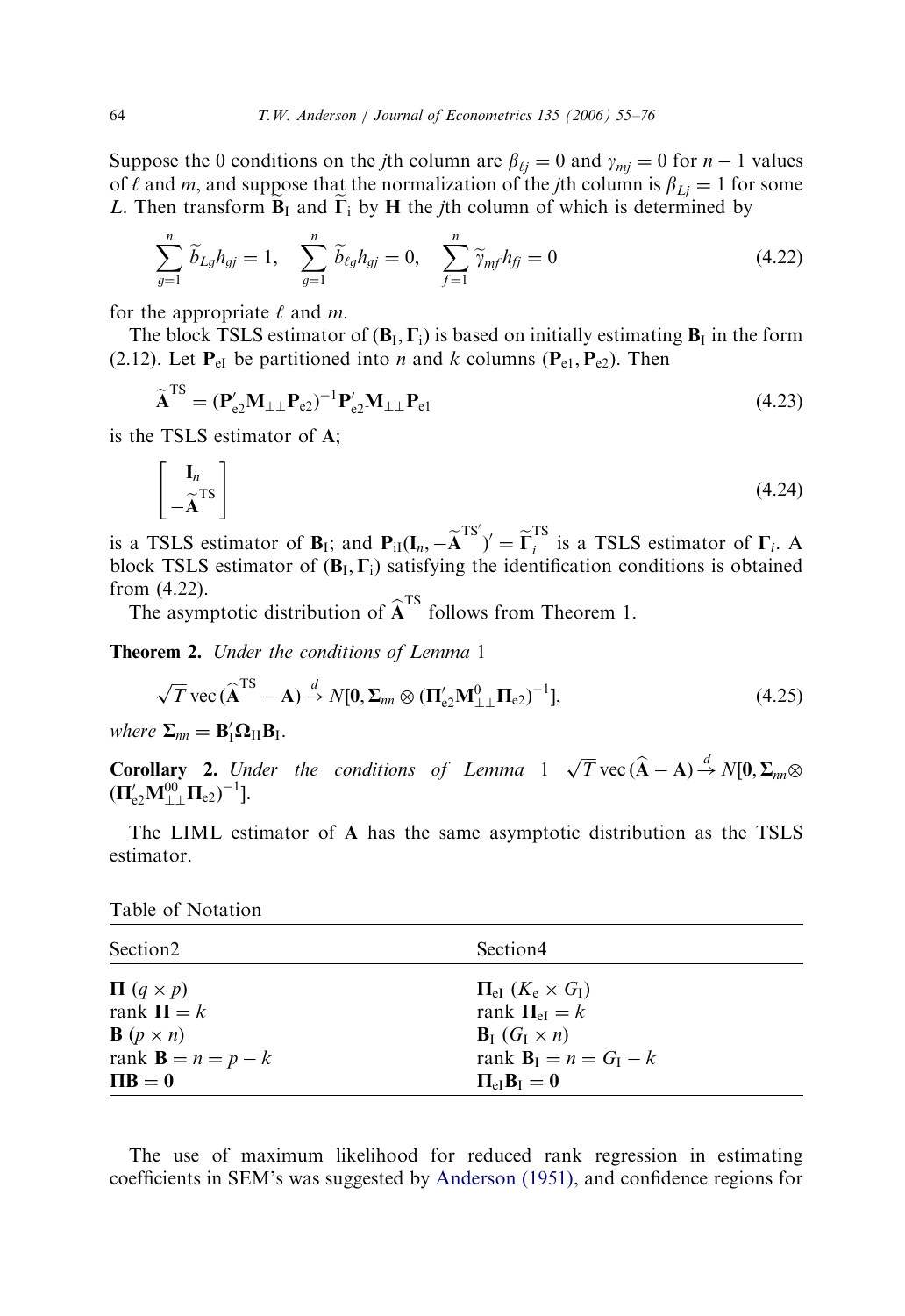the coefficients were developed. [Hannan \(1967\)](#page-21-0) repeated some of Anderson's derivation of maximum likelihood estimates. See also [Chow et al. \(1967\).](#page-21-0)

#### 5. Comparison of estimators

#### 5.1. The just-identification in  $\mathbf{B}_{\mathrm{I}}$

We shall compare estimating the first equation by LIML and estimating it as one of n equations in a block. The block may be over-identified relative to the entire SEM and just-identified within the block.

Suppose the first column of  $\mathbf{B}_I$ ,  $\boldsymbol{\beta}_1 = (\beta_{11}, \dots, \beta_{G_1})'$ , has  $n-1$  specified 0's  $(G_I - n + 1 = G_I^*$  nonzero elements). Number the columns of Y so that the first column of  $B_I$  and  $Y_I$  are

$$
\boldsymbol{\beta}_1 = (1, 0, \dots, 0, \beta_{n+1,1}, \dots, \beta_{G_1})' = (1, \mathbf{0}, \boldsymbol{\beta}'_{11}) = (1, \boldsymbol{\beta}'_{1E}, \boldsymbol{\beta}'_{11})',
$$
(5.1)

$$
\mathbf{Y}_{\mathrm{I}} = (\mathbf{y}_{1}, \mathbf{Y}_{1\mathrm{E}}, \mathbf{Y}_{1\mathrm{I}}),\tag{5.2}
$$

respectively. The first column of  $\Gamma_i$  (that is,  $\gamma_1$ ) has no specified 0. The first equation,  $Y_{I}\boldsymbol{\beta}_{1} = Z_{i}\gamma_{1} + u_{1}$ , is

$$
\mathbf{y}_1 + \mathbf{Y}_{1I}\boldsymbol{\beta}_{1I} = \mathbf{Z}_i\mathbf{y}_1 + \mathbf{u}_1. \tag{5.3}
$$

Partition  $P_{el}$  into 1,  $n-1$ , and  $G_I - n$  columns as  $P_{el} = (\mathbf{p}_{el}, P_{el} - \mathbf{p}_{elI})$  and  $W_{II}$  into 1,  $n-1$ , and  $G<sub>I</sub> - n$  rows and columns

$$
\mathbf{W}_{II} = \begin{bmatrix} w_{11} & \mathbf{w}_{1,I}E & \mathbf{w}_{1,II} \\ \mathbf{w}_{1E,1} & \mathbf{W}_{1E,1E} & \mathbf{W}_{1E,II} \\ \mathbf{W}_{1I,1} & \mathbf{w}_{1I,IE} & \mathbf{W}_{1I,II} \end{bmatrix}.
$$
 (5.4)

To define the single-equation LIML estimator of  $\beta_1$  let  $\lambda_1 > \cdots > \lambda_{G_1^*}$  be the roots of

$$
\left| \begin{pmatrix} \mathbf{p}'_{\mathrm{el}} \\ \mathbf{P}'_{\mathrm{ell}} \end{pmatrix} \mathbf{M}_{\perp \perp}(\mathbf{p}_{\mathrm{el}}, \mathbf{P}_{\mathrm{ell}}) - \lambda \begin{pmatrix} w_{11} & \mathbf{w}_{1,1I} \\ \mathbf{w}_{1I,1} & \mathbf{W}_{1I,1I} \end{pmatrix} \right| = 0.
$$
 (5.5)

Let  $\mathbf{b}_i$  be the solution to

$$
\left[ \begin{pmatrix} \mathbf{p}'_{\mathrm{el}} \\ \mathbf{P}'_{\mathrm{ell}} \end{pmatrix} \mathbf{M}_{\perp \perp} (\mathbf{p}_{\mathrm{el}}, \mathbf{P}_{\mathrm{ell}}) - \lambda_j \begin{pmatrix} w_{11} & \mathbf{w}_{1,1I} \\ \mathbf{w}_{1I,1} & \mathbf{W}_{1I,1I} \end{pmatrix} \right] \mathbf{b} = \mathbf{0}
$$
\n(5.6)

and

$$
\mathbf{b}' \begin{pmatrix} w_{11} & \mathbf{w}_{1,11} \\ \mathbf{w}_{11,1} & \mathbf{W}_{11,11} \end{pmatrix} \mathbf{b} = 1, \tag{5.7}
$$

 $j = 1, ..., G_1^*$ . Write  $\mathbf{b}_{G_1^*} = (b_1, \mathbf{b}'_{11})'$ . Then the single-equation LIML estimator of  $\beta_{11}$ is  $(1/b_1)\mathbf{b}_{1I}$ . The estimator of  $\gamma_i$  is  $(1/b_1)(\mathbf{p}_{i1}, \mathbf{P}_{i1I})\mathbf{b}_{G_I^*}$ .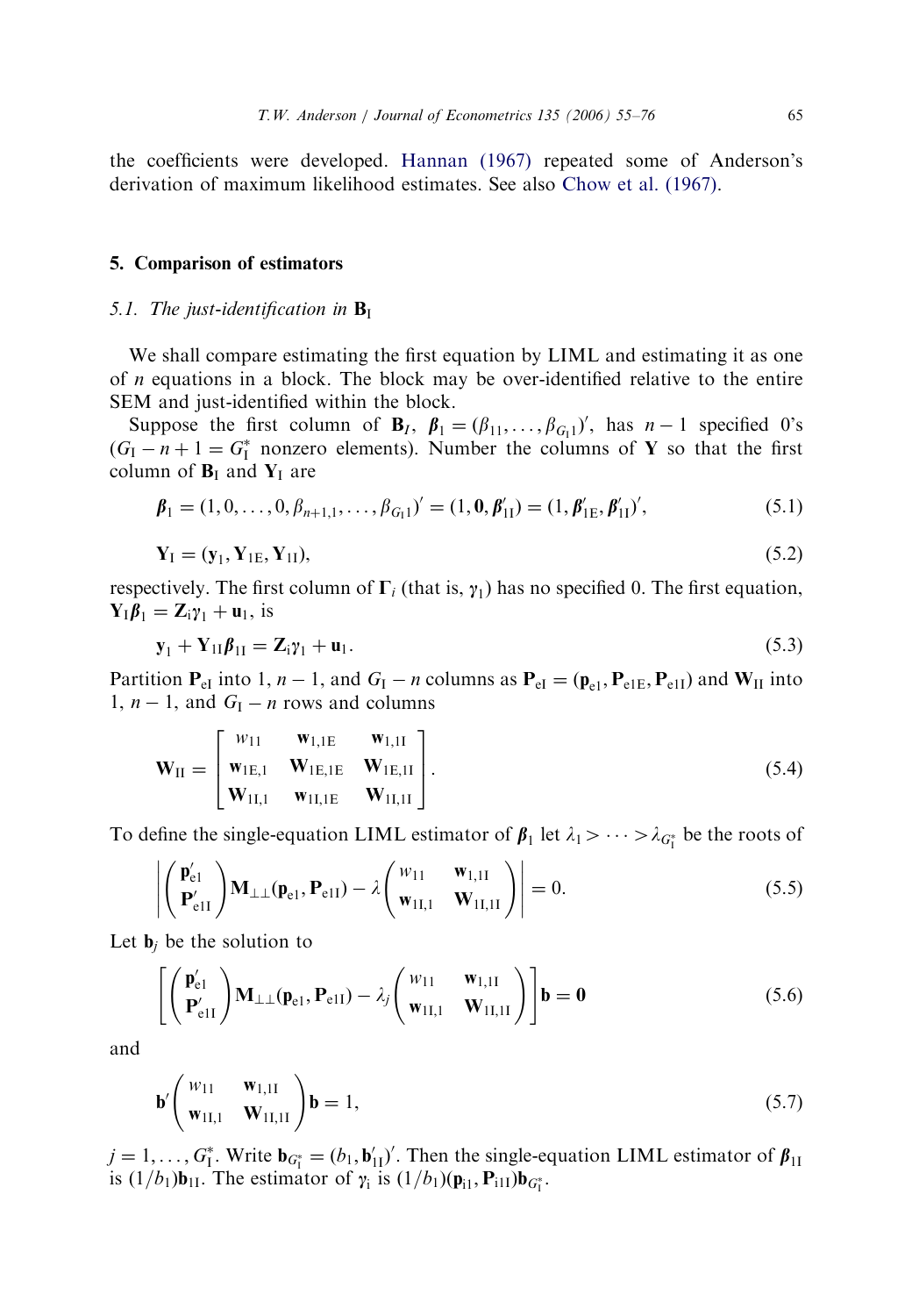On the other hand, a LIML estimator of the block without the just-identification is  $\mathbf{B}_1$ , defined by (4.21). To calculate the estimate of the coefficients of the first identified equation in the block find  $\mathbf{h}_1 = (h_{11}, \dots, h_{n1})'$  from

$$
\sum_{g=1}^{n} \tilde{b}_{1g} h_{g1} = 1, \quad \sum_{g=1}^{n} \tilde{b}_{\ell g} h_{g1} = 0, \quad \ell = 2, \dots, n.
$$
 (5.8)

If  $\widetilde{\mathbf{B}}_I = (\widetilde{\mathbf{B}}_1', \widetilde{\mathbf{B}}_2')'$ , where  $\widetilde{\mathbf{B}}_1$  is  $n \times n$ , then  $\mathbf{h}_1$  is the first column of  $\widetilde{\mathbf{B}}_1^{-1}$ . Note that the first column of  $\mathbf{B}_{\text{I}}$  without the specified 0's is different from  $\mathbf{b}_{G_{\text{I}}^*}$ , the single-equation LIML estimator. See Appendix A.

A single-equation TSLS estimator of  $\beta_{1I}$  is

$$
-(\mathbf{P}_{e1I}^{\prime}\mathbf{M}_{\perp\perp}\mathbf{P}_{e1I})^{-1}\mathbf{P}_{e1I}^{\prime}\mathbf{M}_{\perp\perp}\mathbf{p}_{e1}.
$$
\n(5.9)

A block-equation TSLS estimator of  $B_I$  in the form of (3.17) is  $(I, -\hat{A}^{TS'})'$  where

$$
\widehat{\mathbf{A}}^{\mathrm{TS}} = (\mathbf{P}_{\mathrm{e}1\mathrm{I}}'\mathbf{M}_{\perp\perp}\mathbf{P}_{\mathrm{e}1\mathrm{I}})^{-1}\mathbf{P}_{1\mathrm{I}\mathrm{e}}'\mathbf{M}_{\perp\perp}\mathbf{P}_{\mathrm{e}1}.
$$
\n(5.10)

The single-equation TSLS estimator (5.9) is the first column of the block-equation TSLS estimator  $(5.10)$ . The notation here was selected so that the first *n* components of  $\beta_1$  agreed with the first *n* components in the first column of  $(I_n, -A')'$ . This correspondence facilitates comparison of the single-equation TSLS estimator with the block-equation TSLS estimator. However, even in this situation, the singleequation LIML estimator may be different from the block-equation LIML estimator.

#### 5.2. The just-identification in  $\Gamma_i$

Suppose the first column of  $\Gamma_i$ ,  $\gamma_1 = (\gamma_{11}, \dots, \gamma_{K_i1})'$ , has  $n-1$  specified 0's. Number the columns of **Z** so that the first column of  $\Gamma_i$  and  $\mathbb{Z}_i$  are

$$
\gamma_1 = (\gamma_{11}, \dots, \gamma_{K_1^* 1}, 0, \dots, 0)' = (\gamma'_{1i}, \mathbf{0}) = (\gamma'_{1i}, \gamma'_{1e}),
$$
\n(5.11)

$$
\mathbf{Z}_{i} = (\mathbf{Z}_{1i}, \mathbf{Z}_{1e}), \tag{5.12}
$$

where  $K_i^* = K_i - n + 1$ . Number the columns of **Y** so that  $\beta_{11} = 1$ ; none of the other  $G_I - 1$  components of  $\beta_1$  is specified 0. The first equation,  $Y_I \beta_1 = Z_i \gamma_1 + u_1$ , is

$$
\mathbf{y}_1 + \mathbf{Y}_{11}\boldsymbol{\beta}_{11} = \mathbf{Z}_{1i}\boldsymbol{\gamma}_{1i} + \mathbf{u}_1,\tag{5.13}
$$

where  $\beta_1 = (1, \beta'_{11})'$  and  $Y_1 = (y_1, Y_{11})$ . The exogenous variables excluded from the first equation are  $(\mathbf{Z}_{1e}, \mathbf{Z}_{e})$ . The corresponding part of the reduced form is

$$
\mathbf{Y}_{\mathrm{I}} = \mathbf{Z}_{\mathrm{Ii}} \mathbf{\Pi}_{\mathrm{Ii},\mathrm{I}} + (\mathbf{Z}_{\mathrm{1e}}, \mathbf{Z}_{\mathrm{e}}) \left( \frac{\mathbf{\Pi}_{\mathrm{1e},\mathrm{I}}}{\mathbf{\Pi}_{\mathrm{eI}}} \right) + \mathbf{V}_{\mathrm{I}}.
$$
\n(5.14)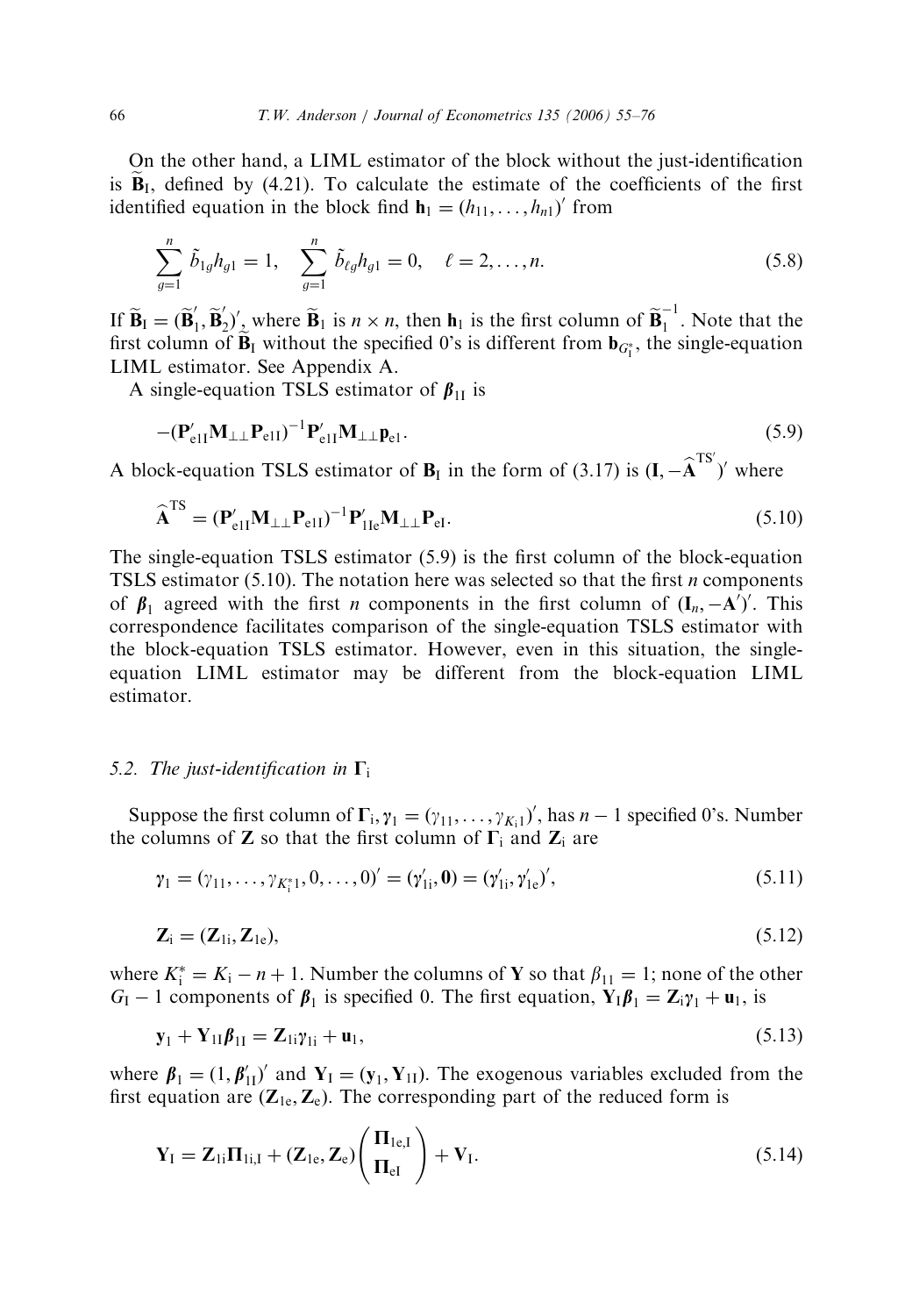Let  $\Pi$  be partitioned into  $K_{1i}$ ,  $K_{1e}$ , and  $K_{e}$  rows and  $G_{I}$  and  $G_{E}$  columns

$$
\Pi = \begin{bmatrix} \Pi_{1i,I} & \Pi_{1i,E} \\ \Pi_{1e,I} & \Pi_{1e,E} \\ \Pi_{eI} & \Pi_{eE} \end{bmatrix} .
$$
\n(5.15)

Then

$$
\begin{bmatrix} \Pi_{1e,I} \\ \Pi_{eI} \end{bmatrix} \beta_1 = 0. \tag{5.16}
$$

Let

$$
\mathbf{Z}_{\perp}^{*} = (\mathbf{Z}_{1e}, \mathbf{Z}_{e}) - \mathbf{Z}_{1i} (\mathbf{Z}_{1i}' \mathbf{Z}_{1i})^{-1} \mathbf{Z}_{1i}' (\mathbf{Z}_{1e}, \mathbf{Z}_{e}), \qquad (5.17)
$$

$$
\overline{\mathbf{\Pi}}_{1i,I} = \mathbf{\Pi}_{1i,I} + (\mathbf{Z}_{1i}'\mathbf{Z}_{1i})^{-1}\mathbf{Z}_{1i}'(\mathbf{Z}_{1e},\mathbf{Z}_{e})\left(\frac{\mathbf{\Pi}_{1e,I}}{\mathbf{\Pi}_{eI}}\right).
$$
\n(5.18)

Then the reduced form (5.14) is

$$
\mathbf{Y}_{\mathrm{I}} = \mathbf{Z}_{1i} \overline{\mathbf{\Pi}}_{1i,1} + \mathbf{Z}_{\perp}^{*} \left( \frac{\mathbf{\Pi}_{1e,1}}{\mathbf{\Pi}_{eI}} \right) + \mathbf{V}_{I}, \qquad (5.19)
$$

and  $\mathbf{Z}_{1i}'\mathbf{Z}_{\perp}^* = \mathbf{0}$ . Define

$$
\begin{bmatrix}\n\overline{\mathbf{P}}_{\text{Ii,I}} \\
\begin{pmatrix}\n\mathbf{P}_{\text{le,I}} \\
\mathbf{P}_{\text{el}}\n\end{pmatrix}\n\end{bmatrix} = \begin{bmatrix}\n(\mathbf{Z}_{1i}'\mathbf{Z}_{1i})^{-1}\mathbf{Z}_{1i}'\mathbf{Y}_{I} \\
(\mathbf{Z}_{\perp}^*\mathbf{Z}_{\perp}^*)^{-1}\mathbf{Z}_{\perp}^*\mathbf{Y}_{I}\n\end{bmatrix}.
$$
\n(5.20)

Another form of the estimator  $W_{II}$  is

$$
\mathbf{W}_{II} = \mathbf{M}_{II} - \overline{\mathbf{P}}'_{1i,I} \frac{1}{T} \mathbf{Z}'_{1i} \overline{\mathbf{P}}_{1i,I} - (\mathbf{P}'_{1e,I}, \mathbf{P}'_{eI}) \frac{1}{T} \mathbf{Z}^{*}_{\perp} \mathbf{Z}^{*}_{\perp} \begin{bmatrix} \mathbf{P}_{1e,I} \\ \mathbf{P}_{eI} \end{bmatrix} .
$$
 (5.21)

Let  $\lambda_1 > \cdots > \lambda_{G_1}$  be the roots of

$$
\left| \left( \mathbf{P}_{1e,I}^{\prime}, \mathbf{P}_{eI}^{\prime} \right) \frac{1}{T} \mathbf{Z}_{\perp}^{*} \mathbf{Z}_{\perp}^{*} \left( \begin{array}{c} \mathbf{P}_{1e,I} \\ \mathbf{P}_{eI} \end{array} \right) - \lambda \mathbf{W}_{II} \right| = 0. \tag{5.22}
$$

Let  $\mathbf{b}_i$  be the solution to

$$
\left[ \left( \mathbf{P}_{1e,I}^{\prime}, \mathbf{P}_{eI}^{\prime} \right) \frac{1}{T} \mathbf{Z}_{\perp}^{*} \mathbf{Z}_{\perp}^{*} \left( \frac{\mathbf{P}_{1e,I}}{\mathbf{P}_{e,I}} \right) - \lambda_{j} \mathbf{W}_{II} \right] \mathbf{b} = \mathbf{0}
$$
\n(5.23)

and  $\mathbf{b}'\mathbf{W}_{II}\mathbf{b} = 1, j = 1,..., G_I$ . Write  $\mathbf{b}_{G_I} = (b_1, \mathbf{b}'_{II})'$ . The single-equation LIML estimator of  $\beta_1$  is  $(1/b_1)\mathbf{b}_{G_1}$ .

The block LIML estimator of  $B_I$  without the just-identification is  $\widetilde{B}_I$ defined by (4.21). To calculate the just-identified equation in the block find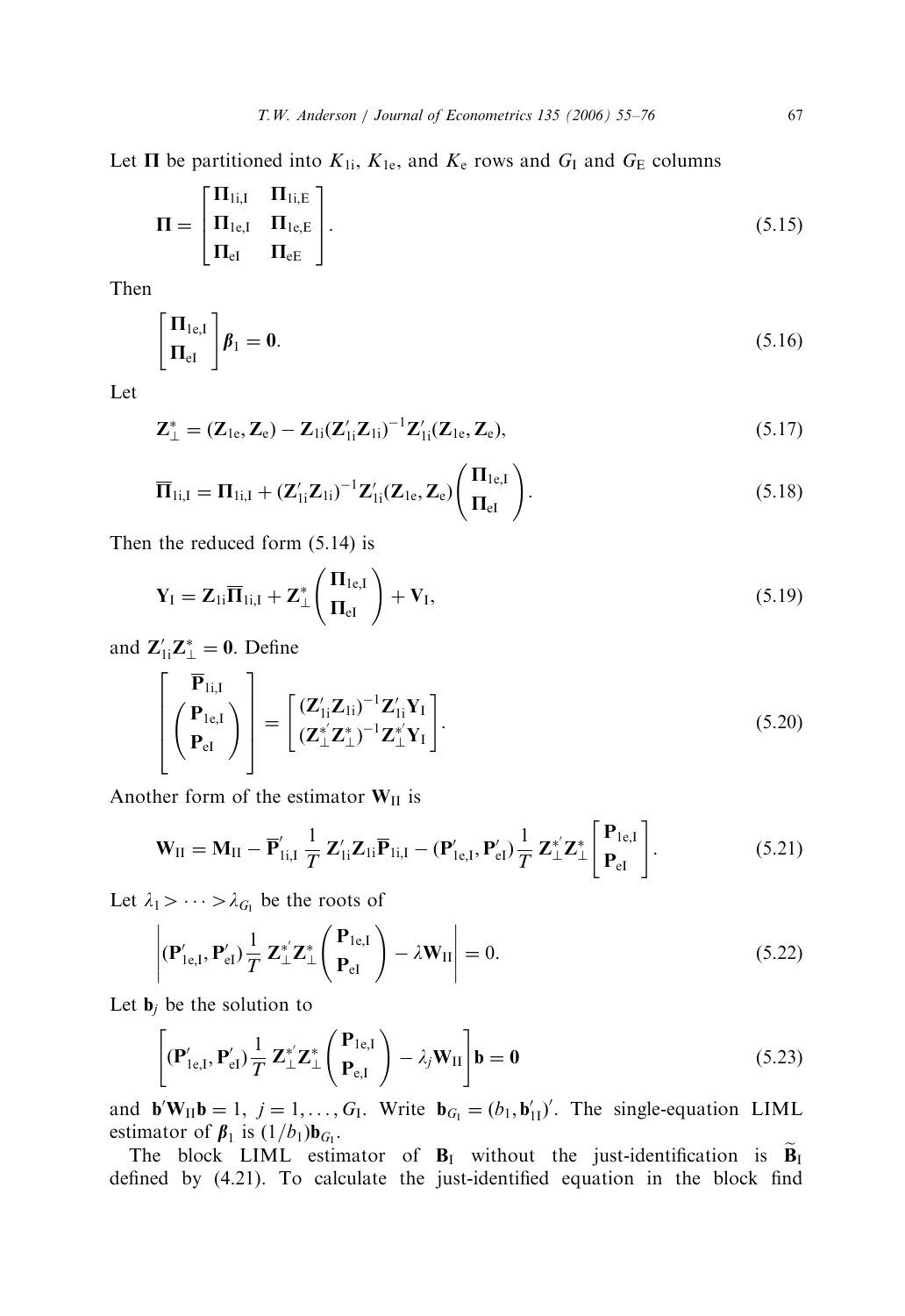**from** 

$$
\sum_{g=1}^{n} \widetilde{b}_{1g} h_{g1} = 1, \quad \sum_{g=1}^{n} \widetilde{\gamma}_{\ell g} h_{g1} = 0, \quad \ell = 1, \dots, n-1.
$$
 (5.24)

The linear combination  $\tilde{\mathbf{B}}_I \mathbf{h}_1$  does not satisfy (5.23); that is, the identified block LIML estimator of  $\beta_{1I}$  is not the single-equation LIML estimator.

### 5.3. An instrumental variables approach

Write the block of equations (4.11) as

$$
\mathbf{Y}_{\mathbf{I}}\mathbf{B}_{\mathbf{I}} - \mathbf{Z}_{\mathbf{i}}\Gamma_{\mathbf{i}} = \mathbf{U}_{\mathbf{I}}.\tag{5.25}
$$

Then

$$
(\mathbf{Z}'\mathbf{Z})^{-1}\mathbf{Z}'(\mathbf{Y}_I,\mathbf{Z}_i)\begin{bmatrix}\mathbf{B}_I\\-\mathbf{\Gamma}_i\end{bmatrix}=\mathbf{M}_{zz}^{-1}(\mathbf{M}_{zI}\mathbf{B}_I-\mathbf{M}_{zi}\mathbf{\Gamma}_i)=\mathbf{M}_{zz}^{-1}\frac{1}{T}\mathbf{Z}'\mathbf{U}_I\stackrel{p}{\rightarrow}\mathbf{0}.\qquad(5.26)
$$

**Since** 

$$
\mathbf{M}_{zz}^{-1}\mathbf{M}_{zI} = \begin{bmatrix} \mathbf{P}_{iI} \\ \mathbf{P}_{eI} \end{bmatrix} \stackrel{p}{\rightarrow} \begin{bmatrix} \mathbf{\Pi}_{iI} \\ \mathbf{\Pi}_{eI} \end{bmatrix},
$$
(5.27)

$$
\mathbf{M}_{zz}^{-1}\mathbf{M}_{zi} = \begin{bmatrix} \mathbf{I}_{K_i} \\ \mathbf{0} \end{bmatrix},\tag{5.28}
$$

the probability limit of (5.26) is

$$
\begin{bmatrix} \Pi_{iI} & I_{K_i} \\ \Pi_{eI} & 0 \end{bmatrix} \begin{bmatrix} \mathbf{B}_I \\ -\Gamma_i \end{bmatrix} = \begin{bmatrix} \Pi_{iI}\mathbf{B}_I - \Gamma_i \\ \Pi_{eI}\mathbf{B}_I \end{bmatrix} = \mathbf{0}.
$$
 (5.29)

If  $(\Pi'_{iI}, \Pi'_{eI})$  is given, (5.29) can be solved for  $B_I$  and  $\Gamma_i$ , but there is the indeterminacy of multiplication of the solution on the right by a nonsingular  $n \times n$  matrix. The indeterminacy can be eliminated by requiring that the  $n \times n$  matrix consisting of some *n* rows of  $(\mathbf{B}'_1, -\mathbf{\Gamma}'_1)'$  constitute  $\mathbf{I}_n$ . The requirement is a special case of eliminating the indeterminacy by requiring the just-identification of  $n$  equations as specified in Section 4.

A consistent estimator of  $(\mathbf{B}'_1, \Gamma'_1)'$  is obtained by a two-stage procedure, first setting to 0 some  $G_I + K_i - n$  rows of

$$
\mathbf{M}_{zz}^{-1}[\mathbf{M}_{zI}, \mathbf{M}_{zi}] \begin{bmatrix} \widehat{\mathbf{B}}_I \\ -\widehat{\boldsymbol{\Gamma}}_i \end{bmatrix} = \begin{bmatrix} \mathbf{P}_{iI} & \mathbf{I}_{K_i} \\ \mathbf{P}_{eI} & \mathbf{0} \end{bmatrix} \begin{bmatrix} \widehat{\mathbf{B}}_I \\ -\widehat{\boldsymbol{\Gamma}}_i \end{bmatrix} .
$$
 (5.30)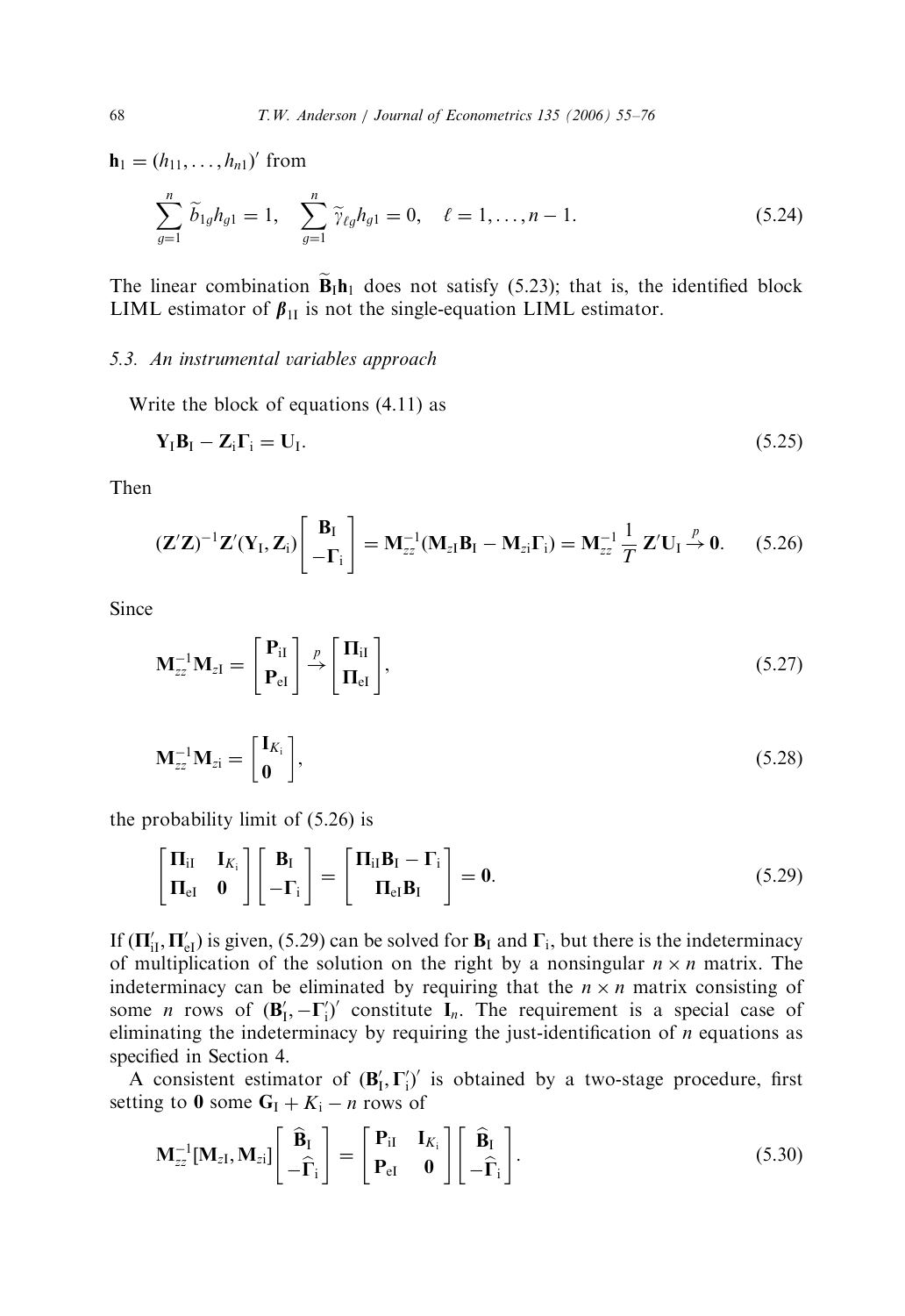If that set of equations is the last  $G_1 - n + k_i$  equations and  $\hat{\mathbf{B}} = (\mathbf{I}_n, -\hat{\mathbf{A}}')'$ , the equations are

$$
0 = \begin{bmatrix} P'_{i2} & P'_{e2} \\ I_{K_i} & 0 \end{bmatrix} M_{zz} \begin{bmatrix} P_{i1} & P_{i2} & I_{K_i} \\ P_{e1} & P_{e2} & 0 \end{bmatrix} \begin{bmatrix} I_n \\ -\hat{A} \\ -\hat{\Gamma}_i \end{bmatrix}
$$
  
= 
$$
\begin{bmatrix} P'_{i2} & P'_{e2} \\ I_{K_i} & 0 \end{bmatrix} M_{zz} \begin{bmatrix} P_{i1} \\ P_{e1} \end{bmatrix} - \begin{bmatrix} P'_{i2} & P'_{e2} \\ I_{K_i} & 0 \end{bmatrix} M_{zz} \begin{bmatrix} P_{i2} & I_{K_i} \\ P_{e2} & 0 \end{bmatrix} \begin{bmatrix} \hat{A} \\ \hat{\Gamma}'_i \end{bmatrix}.
$$
 (5.31)

The block TSLS estimator of A and  $\Gamma_i$  is

$$
\begin{bmatrix} \widehat{\mathbf{A}}^{\mathrm{T}} \\ \widehat{\boldsymbol{\Gamma}}_{i}^{\mathrm{T}} \end{bmatrix} = \left\{ \begin{bmatrix} \mathbf{P}_{i2}^{\prime} & \mathbf{P}_{e2}^{\prime} \\ \mathbf{I}_{K_{i}} & \mathbf{0} \end{bmatrix} \mathbf{M}_{zz} \begin{bmatrix} \mathbf{P}_{i2} & \mathbf{I}_{K_{i}} \\ \mathbf{P}_{e2} & \mathbf{0} \end{bmatrix} \right\}^{-1} \begin{bmatrix} \mathbf{P}_{i2}^{\prime} & \mathbf{P}_{e2}^{\prime} \\ \mathbf{I}_{K_{i}} & \mathbf{0} \end{bmatrix} \mathbf{M}_{zz} \begin{bmatrix} \mathbf{P}_{i1} \\ \mathbf{P}_{e1} \end{bmatrix} .
$$
 (5.32)

Suppose the normalization condition for the *j*th column of  $(\mathbf{B}'_1, \mathbf{\Gamma}'_1)'$  is  $\beta_{Lj} = 1$  for a particular L and the jth row is just-identified by  $\beta_{\ell j} = 0$  and  $\gamma_{m j} = 0$  for  $n - 1$ specified indices  $\ell$  and m, then the jth column of the transformation matrix  $H_{nn}$  is the solution of (4.22).

Estimator (5.32) of **A** and  $\Gamma_i$  is identical to (4.23) and  $P_{iI}(I_n, -\hat{A}^{TS'})' = \hat{\Gamma}_i^{TS}$ . From (5.32) we derive

$$
\sqrt{T}\,\text{vec}\left[\begin{matrix}\widehat{\mathbf{A}}^{TS}-\mathbf{A}\\ \widehat{\mathbf{\Gamma}}_{i}^{TS}-\mathbf{\Gamma}_{i}\end{matrix}\right]\xrightarrow{d}N\left\{\begin{pmatrix}\mathbf{0}\\ \mathbf{0}\end{pmatrix},\Sigma_{nn}\otimes\left[\begin{pmatrix}\mathbf{\Pi}_{i2}'&\mathbf{\Pi}_{e2}'\\ \mathbf{I}_{K_{i}}&\mathbf{0}\end{pmatrix}\mathbf{M}_{zz}^{0}\begin{pmatrix}\mathbf{\Pi}_{i2}&\mathbf{I}_{K_{i}}\\ \mathbf{\Pi}_{e2}&\mathbf{0}\end{pmatrix}\right]^{-1}\right\}.
$$
\n(5.33)

## 5.4. Just-identification in both  $B<sub>I</sub>$  and  $\Gamma<sub>i</sub>$

Now consider just-identification that involves both  $B<sub>I</sub>$  and  $\Gamma<sub>i</sub>$ . Suppose the components of  $y_{It}$  and  $z_{it}$  are numbered so that the first row of  $(B'_I, \Gamma'_i)$  is

$$
(\boldsymbol{\beta}'_1, \boldsymbol{\gamma}'_1) = \left( \underbrace{\underbrace{\beta_{11}, \dots, \beta_{G_1^*-1,1}}_{G_1}, \underbrace{1}_{1}, \dots, 0}_{G_1}, \underbrace{\underbrace{\beta_{1}, \dots, 0}_{G_1}, \dots, \underbrace{\gamma_{n-m,1}, \dots, \gamma_{1K_{i,1}}}_{K_i}}_{K_i} \right)
$$
\n
$$
= (\boldsymbol{\beta}'_{11}, 1, 0, 0, \boldsymbol{\gamma}'_{1i}), \qquad (5.34)
$$

where  $G_1^* = G_1 - m$  and  $K_i^* = K_i - (n - m - 1)$  are the numbers of endogenous and exogenous variables in the first equation. The number of specified 0's in  $\beta_1$  and  $\gamma_1$  is  $n-1$ .

The single-equation TSLS estimator of the coefficients of the first equation is based on the following:

Induded 
$$
y_t
$$
's:  $(y_{1t}, \ldots, y_{G_t^*t}) = (\mathbf{y}'_{11,t}, y_{G_t^*t}),$ 

\nExcluded  $y_t$ 's:  $(y_{G_t^*+1,t}, \ldots, y_{G_t}) = (\mathbf{y}'_{1E,t}, \mathbf{y}'_{E,t}),$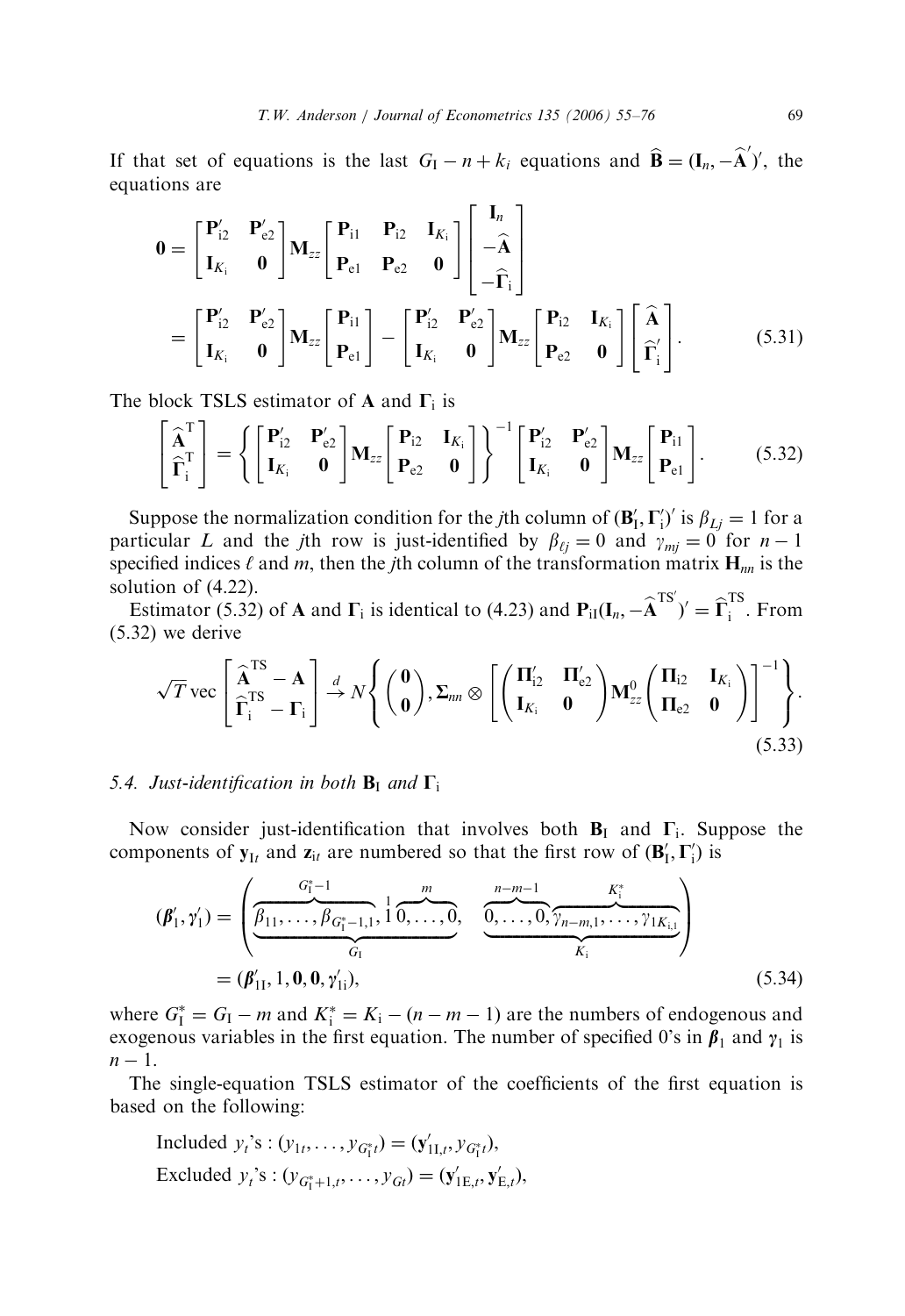Induded 
$$
z_t
$$
's:  $(z_{n-m,t}, \ldots, z_{K_i t}) = \mathbf{z}'_{1i,t}$ ,

\nExcluded  $z_t$ 's:  $(z_{1t}, \ldots, z_{n-m-1,t}, z_{K_i+1,t}, \ldots, z_{Kt}) = (\mathbf{z}'_{1e,t}, \mathbf{z}'_{et})$ .

\n(5.35)

Note that  $(\mathbf{z}_{1e,t}', \mathbf{z}_{et}')$  includes  $z_t$ 's included in the block but excluded from the first equation. The first equation is

$$
\mathbf{y}_{G_1^*} = -\mathbf{Y}_{11}\boldsymbol{\beta}_{11} + \mathbf{Z}_{1i}\boldsymbol{\gamma}_{1i} + \mathbf{u}_{1}.
$$
 (5.36)

The single-equation TSLS estimator of  $(\beta'_{1I}, \gamma'_{1i})$  is

$$
\left\{\begin{bmatrix} -\mathbf{Y}_{11}^{\prime}\mathbf{Z} \\ \mathbf{Z}_{1i}^{\prime}\mathbf{Z} \end{bmatrix} (\mathbf{Z}^{\prime}\mathbf{Z})^{-1} (-\mathbf{Z}^{\prime}\mathbf{Y}_{1I}, \mathbf{Z}^{\prime}\mathbf{Z}_{1i})\right\}^{-1} \begin{bmatrix} -\mathbf{Y}_{11}^{\prime}\mathbf{Z} \\ \mathbf{Z}_{1i}^{\prime}\mathbf{Z} \end{bmatrix} (\mathbf{Z}^{\prime}\mathbf{Z})^{-1} \mathbf{Z}^{\prime}\mathbf{y}_{m}. \tag{5.37}
$$

Now we turn to the block TSLS estimator of  $B<sub>I</sub>$  and  $\Gamma<sub>i</sub>$ . Let

$$
\begin{bmatrix} \mathbf{B}_{\mathrm{I}} \\ \boldsymbol{\Gamma}_{\mathrm{i}} \end{bmatrix} = \begin{bmatrix} \mathbf{B}_{\mathrm{II}} \\ \mathbf{C} \\ \boldsymbol{\Gamma}_{\mathrm{I}i} \end{bmatrix},\tag{5.38}
$$

where  $\mathbf{B}_{11}$  has  $G_1^* - 1$  rows, C has *n* rows, and  $\Gamma_{1i}$  has  $K_i^*$  rows. Define

$$
\begin{bmatrix} \mathbf{B}_{11}^* \\ \mathbf{I}_n \\ \mathbf{\Gamma}_{1i}^* \end{bmatrix} = \begin{bmatrix} \mathbf{B}_I \\ \mathbf{\Gamma}_i \end{bmatrix} \mathbf{C}^{-1} = \begin{bmatrix} \mathbf{B}_{11} \mathbf{C}^{-1} \\ \mathbf{I}_n \\ \mathbf{\Gamma}_{1i} \mathbf{C}^{-1} \end{bmatrix} .
$$
 (5.39)

The block of equations can be written

$$
(\mathbf{y}_{G_1^*}, \mathbf{Y}_{1E}, -\mathbf{Z}_{1e}) = (-\mathbf{Y}_{1I}, \mathbf{Z}_{1i}) \begin{bmatrix} \mathbf{B}_{1I}^* \\ \Gamma_{1i}^* \end{bmatrix} + \mathbf{U}_I^*,
$$
 (5.40)

where  $U_I^* = U_I C^{-1}$ .

In place of (5.31) we have

$$
\begin{bmatrix}\n\mathbf{M}_{1Iz} \\
-\mathbf{M}_{1iz}\n\end{bmatrix}\n\mathbf{M}_{zz}^{-1}[\mathbf{M}_{zII}, (\mathbf{M}_{zG_1^*}, \mathbf{M}_{zIE}, -\mathbf{M}_{zIe}), -\mathbf{M}_{zIi}]\n\begin{bmatrix}\n\mathbf{B}_{1I}^* \\
\mathbf{I}_n \\
\mathbf{\Gamma}_{1i}^*\n\end{bmatrix} = 0.
$$
\n(5.41)

The TSLS estimator of  $(\mathbf{B}_{11}^{*}, \Gamma_{1i}^{*})'$  is

$$
\begin{bmatrix} \hat{\mathbf{B}}_I^* \\ \hat{\mathbf{\Gamma}}_i^* \end{bmatrix} = \left\{ \begin{bmatrix} \mathbf{M}_{1Iz} \\ \mathbf{M}_{1iz} \end{bmatrix} \mathbf{M}_{zz}^{-1} (\mathbf{M}_{z1I}, -\mathbf{M}_{z1i}) \right\}^{-1} \begin{bmatrix} \mathbf{M}_{1Iz} \\ \mathbf{M}_{1iz} \end{bmatrix} \mathbf{M}_{zz}^{-1} (-\mathbf{M}_{zG_1^*}, -\mathbf{M}_{z1E}, \mathbf{M}_{z1e}).
$$
\n(5.42)

The single-equation TSLS estimator of the coefficients of the first component equation is the first column of the block TSLS estimator.

As pointed out in Section 5.3 the set of block TSLS estimators is determined by the selection of  $G_1 + K_1 - n$  rows of (5.30) set to 0. The indeterminacy of multiplication on the right by a nonsingular  $n \times n$  matrix can be removed to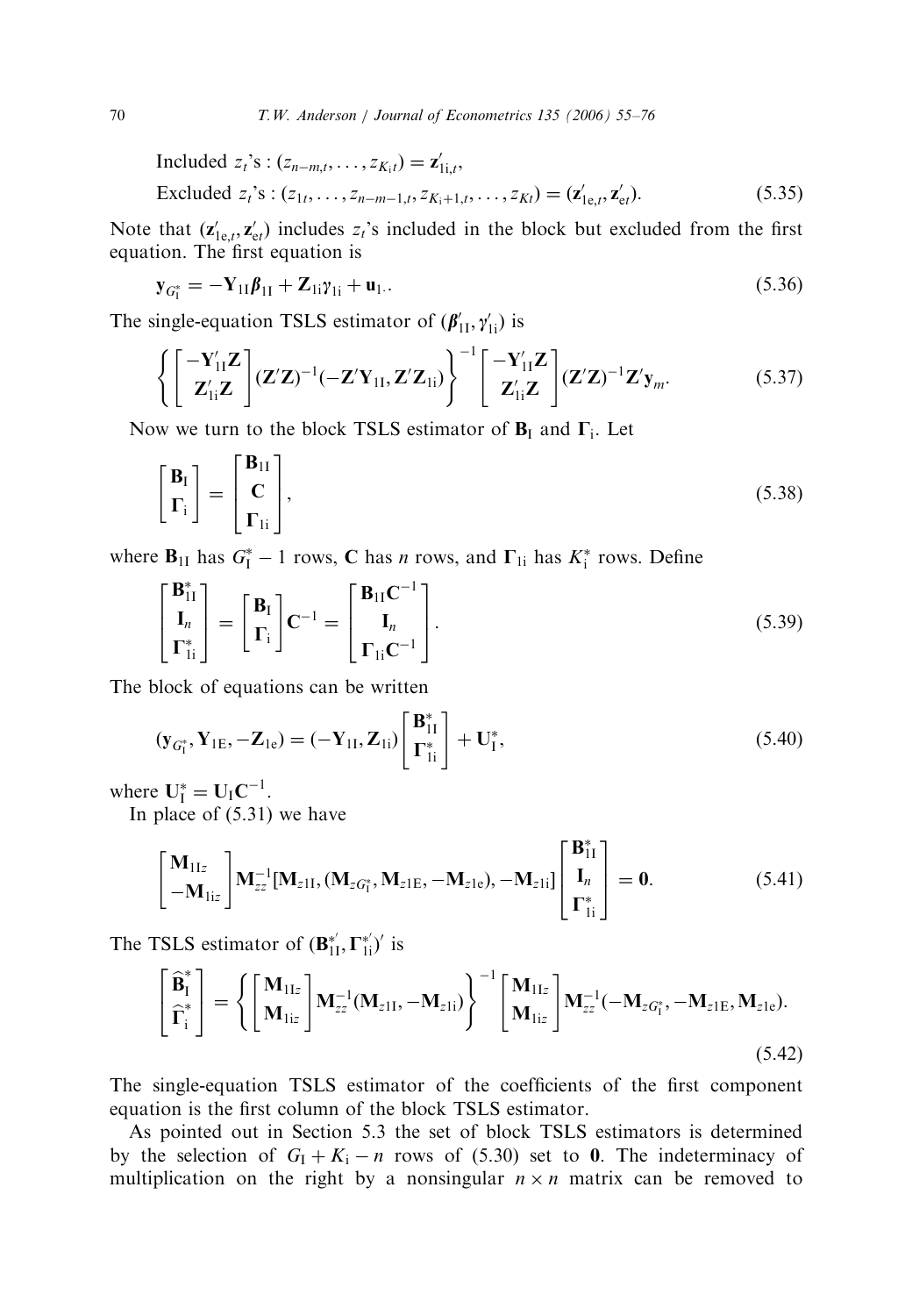requiring some *n* rows of  $(\mathbf{B}'_I, \Gamma'_i)'$  to constitute  $\mathbf{I}_n$ . Here those rows correspond to the 1 and 0's in  $(\beta'_1, \gamma'_1)'$ .

## 6. Some examples

**Example 1.** Consider the model for  $G = 3$  and  $K = 3$ 

$$
\begin{bmatrix} \mathbf{B} \\ \mathbf{\Gamma} \end{bmatrix} = \begin{bmatrix} 1 & 0 & 0 \\ 0 & 1 & 0 \\ \phi & \psi & 1 \\ 0 & 0 & \delta \\ 0 & 0 & \tau \\ 0 & 0 & \theta \end{bmatrix},
$$
(6.1)

 $\mathbf{y}_t = (y_{1t}, y_{2t}, y_{3t})'$ ,  $\mathbf{z}_t = (z_{1t}, z_{2t}, z_{3t})'$ . The first equation is

$$
\mathbf{y}_1 + \mathbf{y}_3 \phi = \mathbf{u}_1. \tag{6.2}
$$

Then if  $n = 1$   $\beta_I = (1, \phi)'$ ,  $\beta_E = 0$ ,  $\gamma_e = (0, 0, 0)'$ , and  $\gamma_i$  is vacuous. The relevant part of  $P(3 \times 3)$  is

$$
\begin{bmatrix} p_{11} & p_{13} \\ p_{21} & p_{23} \\ p_{31} & p_{33} \end{bmatrix} = (\mathbf{p}_{e1}, \mathbf{p}_{e3});
$$
\n(6.3)

the TSLS estimator of  $\phi$  is

$$
-\frac{\mathbf{p}'_{e3}\mathbf{M}_{zz}\mathbf{p}_{e1}}{\mathbf{p}'_{e3}\mathbf{M}_{zz}\mathbf{p}'_{e3}};
$$
\n(6.4)

and the asymptotic variance of the estimator of  $\phi$  is

$$
\sigma_{11}\left[(\pi_{13}, \pi_{23}, \pi_{33})\mathbf{M}_{zz}^0 \left(\frac{\pi_{13}}{\pi_{23}}\right)\right]^{-1}.
$$
\n(6.5)

If  $n = 2$ 

$$
\mathbf{B}_{\mathrm{I}} = \begin{bmatrix} 1 & 0 \\ 0 & 1 \\ \phi & \psi \end{bmatrix}, \quad \Gamma_{\mathrm{e}} = \begin{bmatrix} 0 & 0 \\ 0 & 0 \end{bmatrix}.
$$
 (6.6)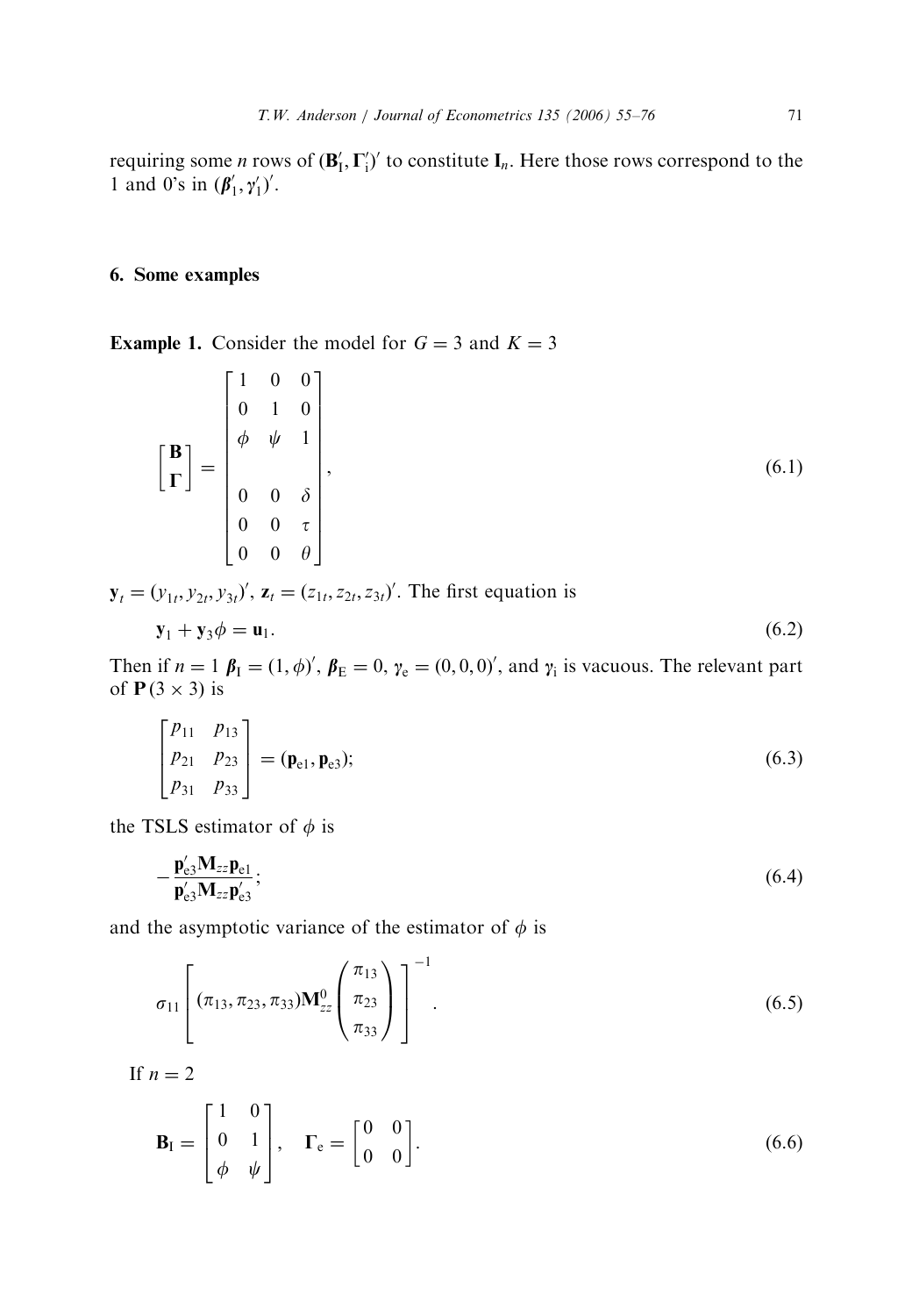and  $B<sub>E</sub>$  and  $\Gamma$ <sub>i</sub> are vacuous. Partition **P** as

$$
\begin{bmatrix} p_{11} & p_{12} & p_{31} \ p_{21} & p_{22} & p_{32} \ p_{31} & p_{32} & p_{33} \end{bmatrix} = (\mathbf{p}_{e1}, \mathbf{p}_{e2}, \mathbf{p}_{e3}) = \mathbf{P}.
$$
 (6.7)

The TSLS estimator of  $(\phi, \psi) = A$  is

$$
-\frac{1}{\mathbf{p}'_{e3}\mathbf{M}_{zz}\mathbf{p}_{e3}}\mathbf{p}'_{e3}\mathbf{M}_{zz}(\mathbf{p}_{e1},\mathbf{p}_{e2}).
$$
\n(6.8)

The asymptotic covariance matrix is

$$
\Sigma_{22} \otimes \left[ (\pi_{13}, \pi_{23}) \mathbf{M}_{zz}^0 \left( \frac{\pi_{13}}{\pi_{23}} \right) \right]^{-1} . \tag{6.9}
$$

Note that the TSLS estimator of  $\phi$  based on the first equation alone is one component of the TSLS estimator of  $(\phi, \psi)$  based on two equations.

The estimator of  $\Omega$  is  $W = \frac{1}{T} (M_{yy} - P'M_{zz}P)$ . For  $n = 1$  define  $\lambda_1 > \lambda_2$  as the roots of

$$
\left| \begin{pmatrix} \mathbf{p}'_{e1} \\ \mathbf{p}'_{e3} \end{pmatrix} \mathbf{M}_{zz}(\mathbf{p}_{e1}, \mathbf{p}_{e3}) - \lambda \begin{pmatrix} w_{11} & w_{13} \\ w_{31} & w_{33} \end{pmatrix} \right| = 0
$$
\n(6.10)

and  $\mathbf{b}_2$  as the solution to

$$
\left[ \begin{pmatrix} \mathbf{p}'_{e1} \\ \mathbf{p}'_{e3} \end{pmatrix} \mathbf{M}_{zz}(\mathbf{p}_{e1}, \mathbf{p}_{e3}) - \lambda_2 \begin{pmatrix} w_{11} & w_{13} \\ w_{31} & w_{33} \end{pmatrix} \right] \begin{pmatrix} b_{12} \\ b_{32} \end{pmatrix} = 0 \tag{6.11}
$$

and  $\mathbf{b}_2' \mathbf{W}' \mathbf{b}_2 = 1$ . The LIML estimator of  $\phi$  is  $-b_{32}/b_{12}$ .

To define the LIML estimator of  $(\phi, \psi)'$  for  $n = 2$  solve

 $|\text{PM}_{zz}\text{P}' - \lambda \text{W}| = 0$  (6.12)

for  $\lambda_1 > \lambda_2 > \lambda_3$  and

$$
(\mathbf{PMP'} - \lambda_i \mathbf{W})\mathbf{b} = 0, \quad \mathbf{b'}\mathbf{W}\mathbf{b} = 1 \tag{6.13}
$$

for **,**  $i = 1, 2, 3$ **. Let** 

$$
\widetilde{\mathbf{B}} = (\mathbf{b}_2, \mathbf{b}_3) = \begin{pmatrix} \widetilde{\mathbf{B}}_1 \\ \widetilde{\mathbf{B}}_2 \end{pmatrix} .
$$
\n(6.14)

Then

$$
\widetilde{\mathbf{B}}\widetilde{\mathbf{B}}_1^{-1} = \begin{bmatrix} \mathbf{I}_2 \\ \widetilde{\mathbf{B}}_2 \widetilde{\mathbf{B}}_1^{-1} \end{bmatrix} \tag{6.15}
$$

is the LIML estimator of  $(I_2, -A')'$ . The LIML estimator of  $\phi$  for  $n = 1$  is not a component of the LIML estimator for  $n = 2$ .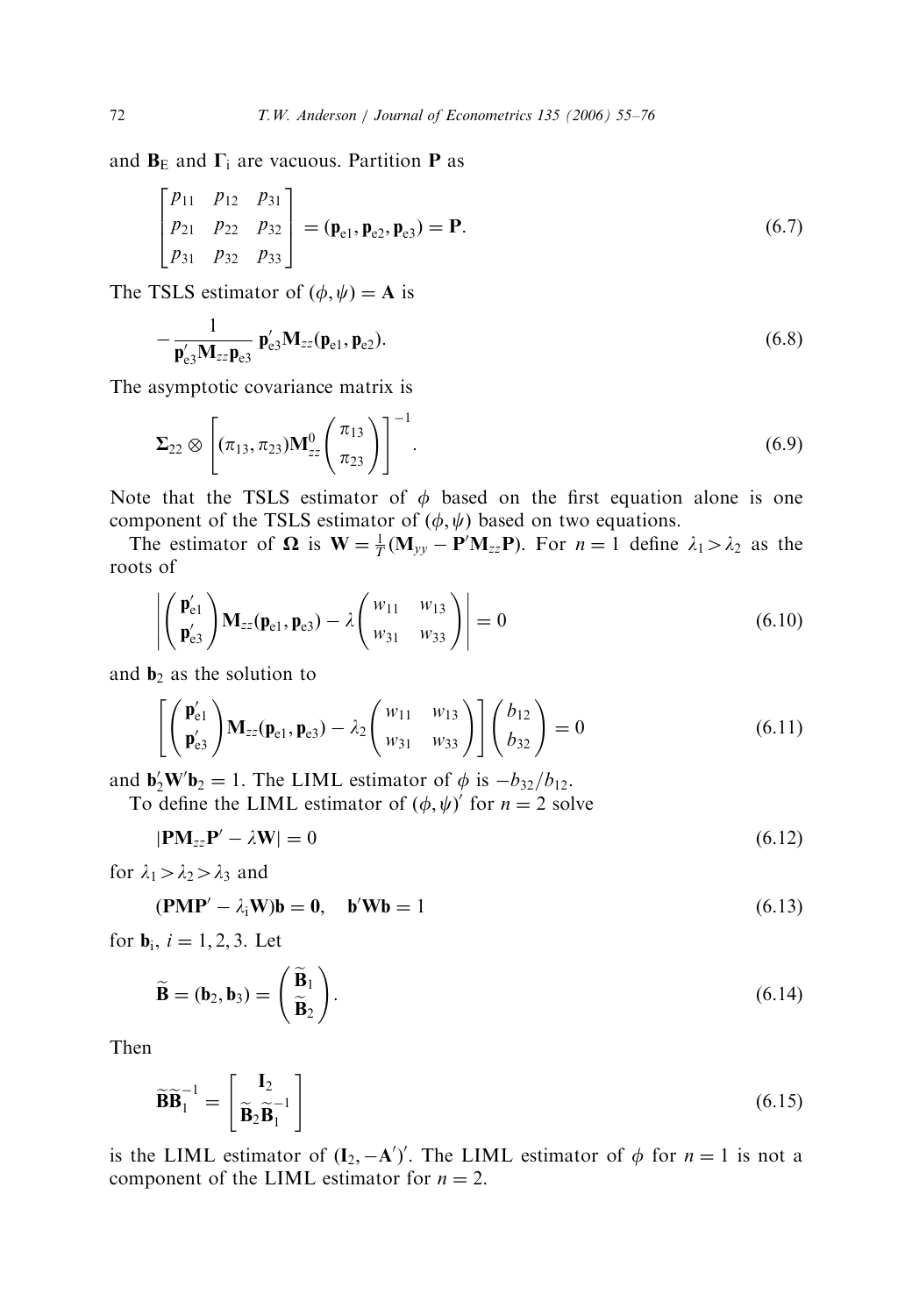Example 2. Let

$$
\begin{bmatrix} \mathbf{B} \\ \mathbf{F} \end{bmatrix} = \begin{bmatrix} 1 & \mu & 0 \\ \phi & 1 & 0 \\ 0 & 0 & \theta \\ \alpha & 0 & \kappa \\ 0 & \rho & \delta \\ 0 & 0 & \tau \\ 0 & 0 & \nu \end{bmatrix},
$$
(6.16)

 $\mathbf{y}_t = (y_{1t}, y_{2t}, y_{3t})'$ ,  $\mathbf{z}_t = (z_{1t}, z_{2t}, z_{3t}, z_{4t})'$ . The first equation is

$$
\mathbf{y}_1 + \mathbf{y}_2 \phi = \mathbf{z}_1 \alpha + \mathbf{u}_1. \tag{6.17}
$$

If  $n = 1$ ,  $\beta'_1 = (1, \phi)$ ,  $\beta'_E = 0$ ,  $\gamma'_i = \alpha$ ,  $\gamma'_e = (0, 0, 0)$ ; the relevant part of **P** (4 × 3) is

$$
\begin{bmatrix} p_{21} & p_{22} \\ p_{31} & p_{32} \\ p_{41} & p_{42} \end{bmatrix} = (\mathbf{p}_{e1}, \mathbf{p}_{e2}).
$$
\n(6.18)

Let  $M_{zz} = (m_{ij})$ . Assume that  $m_{12} = m_{13} = m_{14} = 0$  (for convenience). The TSLS estimator of  $\phi$  is

$$
\left(P_{22} \quad P_{32} \quad P_{42}\right) \left(\begin{array}{ccc} m_{22} & m_{23} & m_{24} \\ m_{32} & m_{33} & m_{34} \\ m_{42} & m_{43} & m_{44} \end{array}\right) \left(\begin{array}{c} p_{21} \\ p_{31} \\ p_{41} \end{array}\right) - \left(\begin{array}{ccc} p_{22} \\ p_{32} & p_{42} \end{array}\right) \left(\begin{array}{ccc} m_{22} & m_{23} & m_{24} \\ m_{32} & m_{33} & m_{34} \\ m_{42} & m_{43} & m_{44} \end{array}\right) \left(\begin{array}{c} p_{22} \\ p_{32} \\ p_{42} \end{array}\right).
$$
\n(6.19)

If  $n = 2$ 

$$
\mathbf{B}_{\rm I} = \begin{bmatrix} 1 & \mu \\ \phi & 1 \end{bmatrix}, \quad \mathbf{B}_{\rm E} = (0,0), \quad \Gamma_{\rm i} = \begin{bmatrix} \alpha & 0 \\ 0 & \rho \end{bmatrix}, \quad \Gamma_{\rm e} = \begin{bmatrix} 0 & 0 \\ 0 & 0 \end{bmatrix}.
$$
 (6.20)

The block of equations is

$$
(\mathbf{y}_1, \mathbf{y}_2)) \begin{bmatrix} 1 & \mu \\ \phi & 1 \end{bmatrix} = (\mathbf{z}_1, \mathbf{z}_2) \begin{bmatrix} \alpha & 0 \\ 0 & \rho \end{bmatrix} + (\mathbf{u}_1, \mathbf{u}_2). \tag{6.21}
$$

A part of the reduced form is

$$
(\mathbf{y}_1, \mathbf{y}_2) = (\mathbf{z}_1, \mathbf{z}_2) \begin{bmatrix} \alpha & -\alpha\mu \\ -\phi\rho & \rho \end{bmatrix} \frac{1}{1-\mu\phi} + (\mathbf{v}_1, \mathbf{v}_2). \tag{6.22}
$$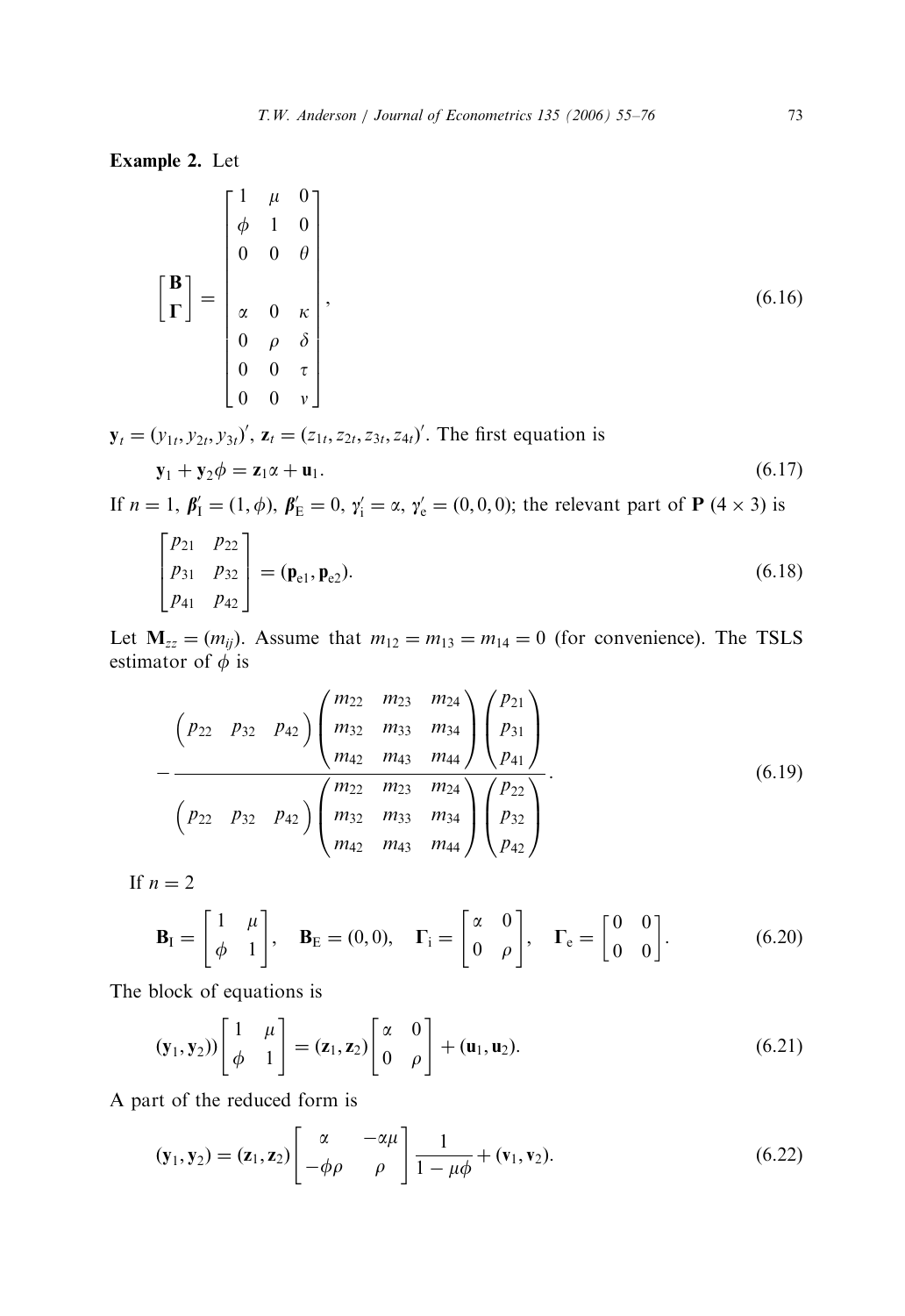The least squares (LS) estimator of the coefficient matrix in (6.22) is

$$
\frac{1}{1-\widehat{\mu}\widehat{\phi}}\begin{bmatrix}\widehat{\alpha} & -\widehat{\alpha}\widehat{\mu} \\ -\widehat{\phi}\widehat{\rho} & \widehat{\rho}\end{bmatrix} = \begin{bmatrix}p_{11} & p_{12} \\ p_{21} & p_{22}\end{bmatrix}.
$$
\n(6.23)

Thus

$$
\widehat{\alpha} = p_{11} - \frac{p_{12}p_{21}}{p_{22}}, \quad \widehat{\rho} = p_{22} - \frac{p_{12}p_{21}}{p_{11}}, \quad \widehat{\phi} = -\frac{p_{12}}{p_{22}}, \quad \widehat{\mu} = -\frac{p_{21}}{p_{11}}.
$$
 (6.24)

These estimators are LIML as well as TSLS.

#### 7. Confidence regions and tests

When V in  $(1.1)$  or U in  $(4.1)$  is normally distributed, exact confidence regions for **B** or **B**<sub>I</sub> can be constructed. For **B** satisfying (1.3)  $B'P'M_{zz}PB$  and  $B'WB$ are independently distributed according to Wishart distributions  $W_n(\mathbf{B}'\Omega\mathbf{B}, k)$  and  $W_n(\mathbf{B}'\Omega\mathbf{B}, T - k)$ , respectively. Then

$$
\frac{|\mathbf{B}'\mathbf{W}\mathbf{B}|}{|\mathbf{B}'\mathbf{P}'\mathbf{M}_{zz}\mathbf{P}\mathbf{B} + \mathbf{B}'\mathbf{W}\mathbf{B}|} = U_{n,k,T-k}
$$
\n(7.1)

has the distribution of the criterion U, where *n* is the dimensionality,  $k$  is the number of columns of **PB** and  $T - k$  is the number of degrees of freedom of W. See Section 8.4 of [Anderson \(2003\).](#page-21-0) This criterion is a monotonically increasing function of the likelihood ratio criterion for testing the null hypothesis that  $\Pi \mathbf{B} = \mathbf{0}$ . Table B.1 of [Anderson \(2003\)](#page-21-0) provides significance points.

A confidence region for  $B_I$  consists of  $G_I \times n$  matrices  $B_I^*$  such that

$$
\frac{\left|\mathbf{B}_{\mathrm{I}}^{\ast'}\mathbf{W}_{\mathrm{II}}\mathbf{B}_{\mathrm{I}}^{\ast}\right|}{\left|\mathbf{B}_{\mathrm{I}}^{\ast'}\mathbf{P}_{\mathrm{el}}'\mathbf{M}_{\mathrm{ce}}\mathbf{P}_{\mathrm{el}}\mathbf{B}_{\mathrm{I}}^{\ast} + \mathbf{B}_{\mathrm{I}}^{\ast'}\mathbf{W}_{\mathrm{II}}\mathbf{B}_{\mathrm{I}}^{\ast}\right|} \geqslant U_{n,K_{\mathrm{e}},T-K}(\varepsilon). \tag{7.2}
$$

Since the statistic in (7.2) is invariant with respect to multiplication of  $\mathbf{B}_{I}^{*}$  on the right by an  $n \times n$  matrix, we normalize and identify  $\mathbf{B}_{I}^{*}$  by  $\beta_{Lj}^{*} = 1, \beta_{\ell j}^{*} = 0, j = 1, ..., n$ .

As an example, let  $n = 2$  and  $G_I = 4$ . Normalize and identify  $\mathbf{B}_I$  by  $\beta_{11} = \beta_{22} = 1$ and  $\beta_{12} = \beta_{21} = 0$ . Then

$$
\mathbf{B}_{I} = \begin{bmatrix} 1 & 0 \\ 0 & 1 \\ \beta_{31} & \beta_{32} \\ \beta_{41} & \beta_{42} \end{bmatrix} .
$$
 (7.3)

Then (7.2) provides a confidence region for  $\beta_{31}$ ,  $\beta_{32}$ ,  $\beta_{41}$ , and  $\beta_{42}$ .

The likelihood ratio criterion to test  $H_0$ :  $\mathbf{B} = \mathbf{B}^*$ , where  $\mathbf{B}^*$  is completely specified, is the left-hand side of (7.2).  $H_0$  is rejected if the criterion is less than the significance point.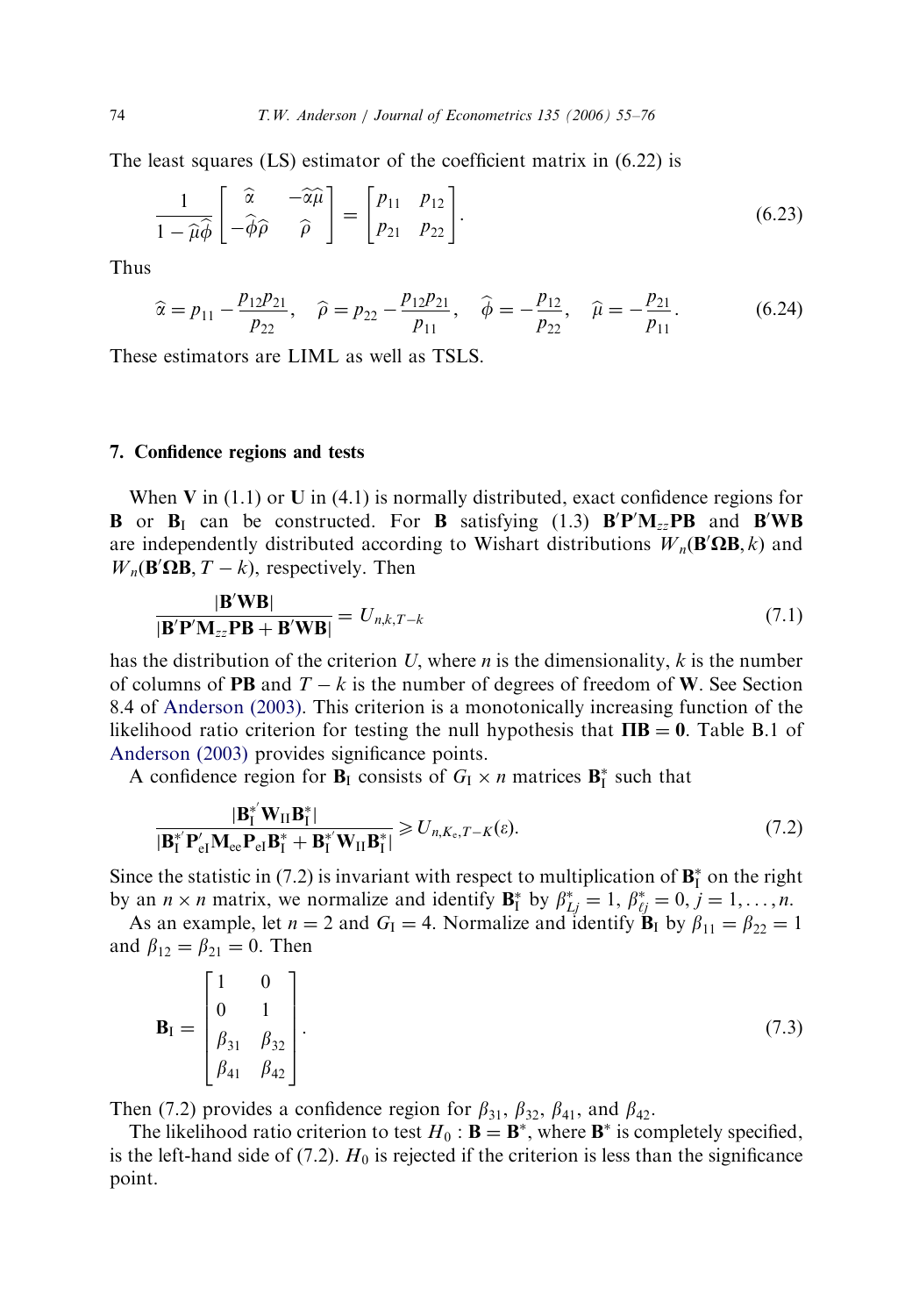Other confidence regions and tests can be constructed by using other criteria for the multivariate linear hypothesis. See [Anderson \(2003, Section 8.6\)](#page-21-0).

#### Appendix A. Example for Section 5.1

Let

$$
\mathbf{E} = \begin{bmatrix} \mathbf{A} & \mathbf{c} \\ \mathbf{c'} & d \end{bmatrix}
$$
 (A.1)

be a positive definite matrix of order p. Let the roots of  $|A - \lambda I_{p-1}| = 0$  be  $\lambda_1 > \cdots > \lambda_{p-1}$  and the roots of  $|\mathbf{E} - v \mathbf{I}_p| = 0$  be  $v_1 > \cdots > v_p$ . Let **b** satisfy

$$
Ab = \lambda_{p-1}b,\tag{A.2}
$$

and let  $f_i$  satisfy

$$
\mathbf{E} \mathbf{f}_j = \begin{bmatrix} \mathbf{A} & \mathbf{c} \\ \mathbf{c}' & d \end{bmatrix} \begin{bmatrix} \mathbf{f}_{1j} \\ f_{pj} \end{bmatrix} = v_j \mathbf{f}_j, \quad j = 1, \dots, p.
$$
 (A.3)

Is there a linear combination  $\mathbf{h} = k_{p-1} \mathbf{f}_{p-1} + k_p \mathbf{f}_p$  such that for some  $k \neq 0$ 

$$
k\begin{bmatrix} \mathbf{b} \\ 0 \end{bmatrix} = \mathbf{h} = k_{p-1} \begin{bmatrix} \mathbf{f}_{1,p-1} \\ f_{p,p-1} \end{bmatrix} + k_p \begin{bmatrix} \mathbf{f}_{1p} \\ f_{pp} \end{bmatrix} = \begin{bmatrix} k_{p-1} \mathbf{f}_{1,p-1} + k_p \mathbf{f}_{1p} \\ k_{p-1} f_{p,p-1} + k_p f_{pp} \end{bmatrix} ? \tag{A.4}
$$

If so, then the last component of (A.4) implies  $k_{p-1}f_{p,p-1} + k_{p}f_{pp} = 0$  and  $k\mathbf{b} \leq k_{p-1}\mathbf{f}_{1,p-1} + k_p\mathbf{f}_{1p}$ . From (A.3) we derive

$$
\mathbf{E}h = \begin{bmatrix} \mathbf{A} & \mathbf{c} \\ \mathbf{c}' & d \end{bmatrix} \begin{bmatrix} k_{p-1}\mathbf{f}_{1,p-1} + k_p\mathbf{f}_{1p} \\ 0 \end{bmatrix} = \begin{bmatrix} \mathbf{A}(k_{p-1}\mathbf{f}_{1,p-1} + k_p\mathbf{f}_{1p}) \\ \mathbf{c}'(k_{p-1}\mathbf{f}_{1,p-1} + k_p\mathbf{f}_{1p}) \end{bmatrix}
$$

$$
= k_{p-1}v_{p-1}\mathbf{f}_{p-1} + k_pv_p\mathbf{f}_p = \begin{bmatrix} k_{p-1}v_{p-1}\mathbf{f}_{1,p-1} + k_pv_p\mathbf{f}_{1p} \\ k_{p-1}v_{p-1}\mathbf{f}_{p,p-1} + k_pv_p\mathbf{f}_{pp} \end{bmatrix} .
$$
(A.5)

That is,

$$
\mathbf{A}(k_{p-1}\mathbf{f}_{1,p-1} + k_p \mathbf{f}_{1p}) = k_{p-1}v_{p-1}\mathbf{f}_{1,p-1} + k_p v_p \mathbf{f}_{1p}.
$$
\n(A.6)

However, if (A.4) holds, (A.6) is  $\lambda_{p-1}(k_{p-1}f_{1,p-1} + k_p f_{1p})$ , which is impossible since  $f_{1,p-1}$  and  $f_{1p}$  are linearly independent.

As an example for Section 5.1, let  $p = G<sub>I</sub>$ ,  $n = 2$ , A be the effect matrix in (5.5), and E the effect matrix in (4.18). This shows that the identified block LIML estimator of an equation is not necessarily the same as the single-equation LIML estimator.